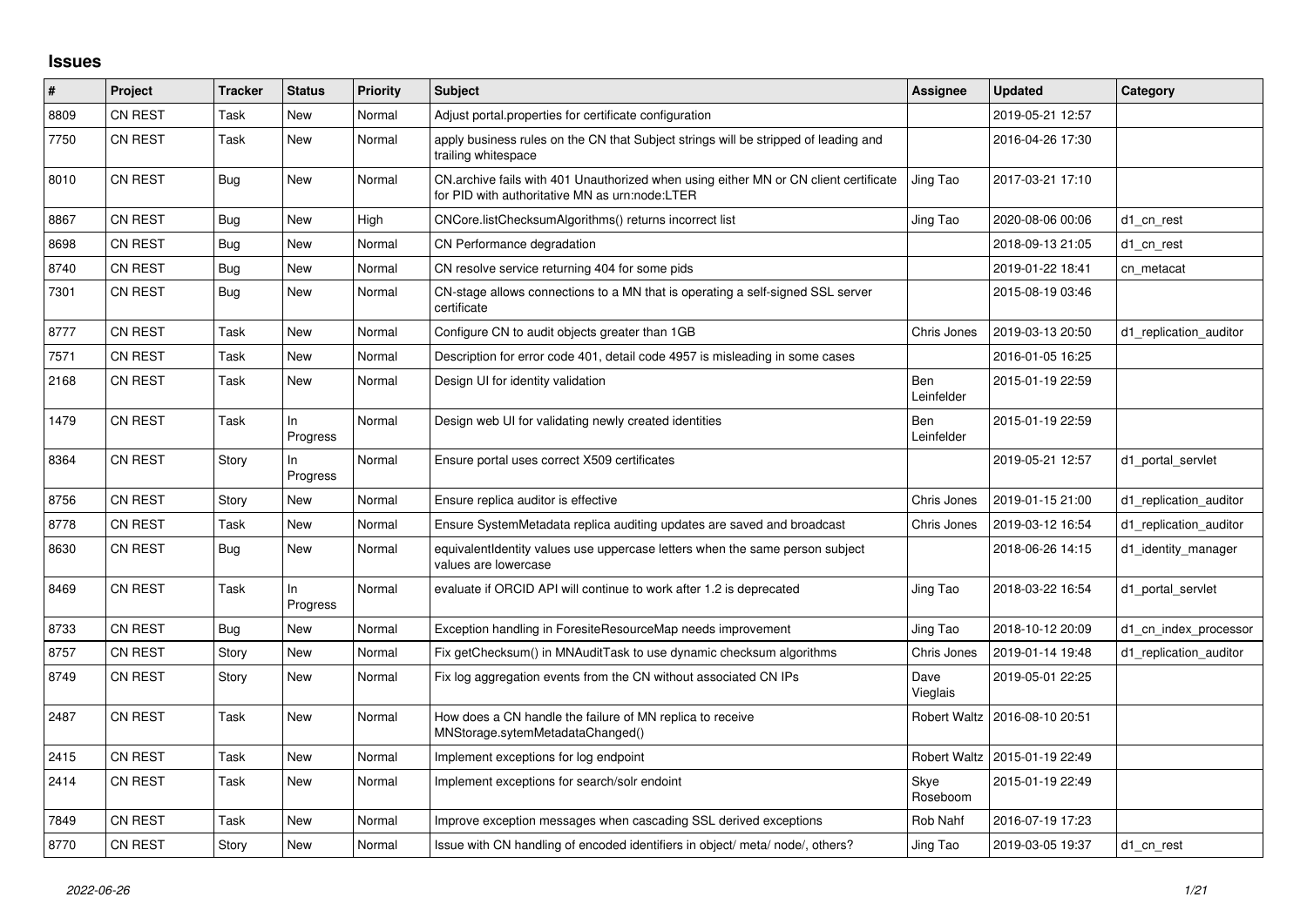| #    | Project        | <b>Tracker</b> | <b>Status</b>   | <b>Priority</b> | <b>Subject</b>                                                                                                        | <b>Assignee</b>     | <b>Updated</b>   | Category               |
|------|----------------|----------------|-----------------|-----------------|-----------------------------------------------------------------------------------------------------------------------|---------------------|------------------|------------------------|
| 8771 | CN REST        | Story          | New             | Normal          | Issue with LDAP when updating `nodeReplicationPolicy`                                                                 | Dave<br>Vieglais    | 2019-03-05 19:43 | d1 cn rest             |
| 5739 | CN REST        | Bug            | New             | Normal          | LDAP upgrades fail with purge of dataone-cn-os-core                                                                   | Robert Waltz        | 2015-01-19 23:05 |                        |
| 1412 | <b>CN REST</b> | Task           | New             | Normal          | MN health check performed by CN                                                                                       | Robert Waltz        | 2015-01-19 23:06 |                        |
| 7903 | <b>CN REST</b> | Task           | New             | Normal          | Need to implement/support the default http methods - HEAD and GET on all<br>DataONE API (both cn and mn)              | Jing Tao            | 2016-10-10 16:53 | d1 cn rest             |
| 7746 | CN REST        | Bug            | In.<br>Progress | Normal          | Node registration update fails when <contactsubject> spans multiple lines</contactsubject>                            | Rob Nahf            | 2016-04-26 17:30 | d1 cn noderegistry     |
| 7440 | <b>CN REST</b> | <b>Bug</b>     | New             | Normal          | Non-discernable error during synchronization affecting (mostly)<br>urn:node:mnTestAEKOS - "Client is shutdown."       |                     | 2015-10-20 14:46 |                        |
| 7489 | CN REST        | Bug            | New             | Normal          | processing daemon common-logging misconfigured                                                                        | <b>Robert Waltz</b> | 2016-01-21 17:18 | d1_cn_process_daemon   |
| 8582 | <b>CN REST</b> | Story          | New             | Normal          | Replica Auditing service is throwing errors                                                                           | Jing Tao            | 2019-01-14 16:40 | d1 replication auditor |
| 7918 | CN REST        | Bug            | New             | Normal          | SEAD object only partially synchronized - missing autogen.2016092916012224122<br>document from /var/metacat/documents | Dave<br>Vieglais    | 2016-10-21 18:00 | cn metacat             |
| 8776 | CN REST        | Task           | <b>New</b>      | Normal          | Set valid replica status to completed                                                                                 | Chris Jones         | 2019-03-12 15:57 | d1 replication auditor |
| 8864 | <b>CN REST</b> | Story          | New             | Normal          | Sychronization does not register authoritative replica entry correctly                                                | Jing Tao            | 2020-06-19 21:59 | d1_synchronization     |
| 7911 | <b>CN REST</b> | Task           | <b>New</b>      | Normal          | Synchronization allows invalid checksums, preventing corrected sync                                                   |                     | 2016-10-17 15:58 | d1_synchronization     |
| 7687 | <b>CN REST</b> | <b>Bug</b>     | <b>New</b>      | Normal          | Synchronization unable to change BaseURLs upon updateNodeCapabilities<br>notification                                 | Rob Nahf            | 2016-07-22 19:22 | d1_synchronization     |
| 7161 | <b>CN REST</b> | Bug            | <b>New</b>      | Normal          | TERN object fails to be indexed by Solr, but successfully synchronized                                                |                     | 2015-06-05 18:04 | d1_synchronization     |
| 8860 | CN REST        | Bug            | New             | Normal          | token endpoint doesn't set a content-type and character encoding                                                      |                     | 2020-02-29 01:00 | d1_portal              |
| 7096 | <b>CN REST</b> | Task           | New             | Normal          | Unexpectedly closed streams / disconnects on UNM network                                                              | Dave<br>Vieglais    | 2015-05-12 17:49 |                        |
| 8810 | <b>CN REST</b> | Task           | New             | Normal          | Verify configuration of portal certificates                                                                           |                     | 2019-05-21 13:00 |                        |
| 8529 | DataONE API    | Task           | New             | Normal          | Add field to Solr index that includes the obsolescence chain                                                          |                     | 2018-04-10 05:21 |                        |
| 8528 | DataONE API    | Task           | New             | Normal          | Add MNRead.getVersions, CNRead.getVersions                                                                            |                     | 2018-04-03 19:26 |                        |
| 7684 | DataONE API    | Bug            | New             | Low             | Call to MNStorage.update() via REST API returns java.lang.StackOverflowError                                          |                     | 2016-03-21 23:07 |                        |
| 3658 | DataONE API    | Bug            | New             | Normal          | Deleting objects breaks obsoletes chain traversal                                                                     | Chris Jones         | 2015-01-19 22:29 |                        |
| 1644 | DataONE API    | Story          | New             | Normal          | Develop an object format creation policy                                                                              |                     | 2018-01-17 20:46 |                        |
| 7127 | DataONE API    | Task           | <b>New</b>      | Normal          | <b>Finalize CNAuthentication interface</b>                                                                            | Dave<br>Vieglais    | 2015-05-21 19:31 | api_documentation      |
| 7578 | DataONE API    | <b>Bug</b>     | New             | Normal          | Fix 404 link to d1 instance generator folder in documentation                                                         |                     | 2016-01-08 22:01 | api documentation      |
| 1442 | DataONE API    | Task           | New             | Normal          | Identify monitoring and logging use cases and requirements                                                            | Dave<br>Vieglais    | 2015-01-19 23:06 |                        |
| 1443 | DataONE API    | Task           | New             | Normal          | Identify operational requirements for monitoring and logging                                                          | Dave<br>Vieglais    | 2015-01-19 23:06 |                        |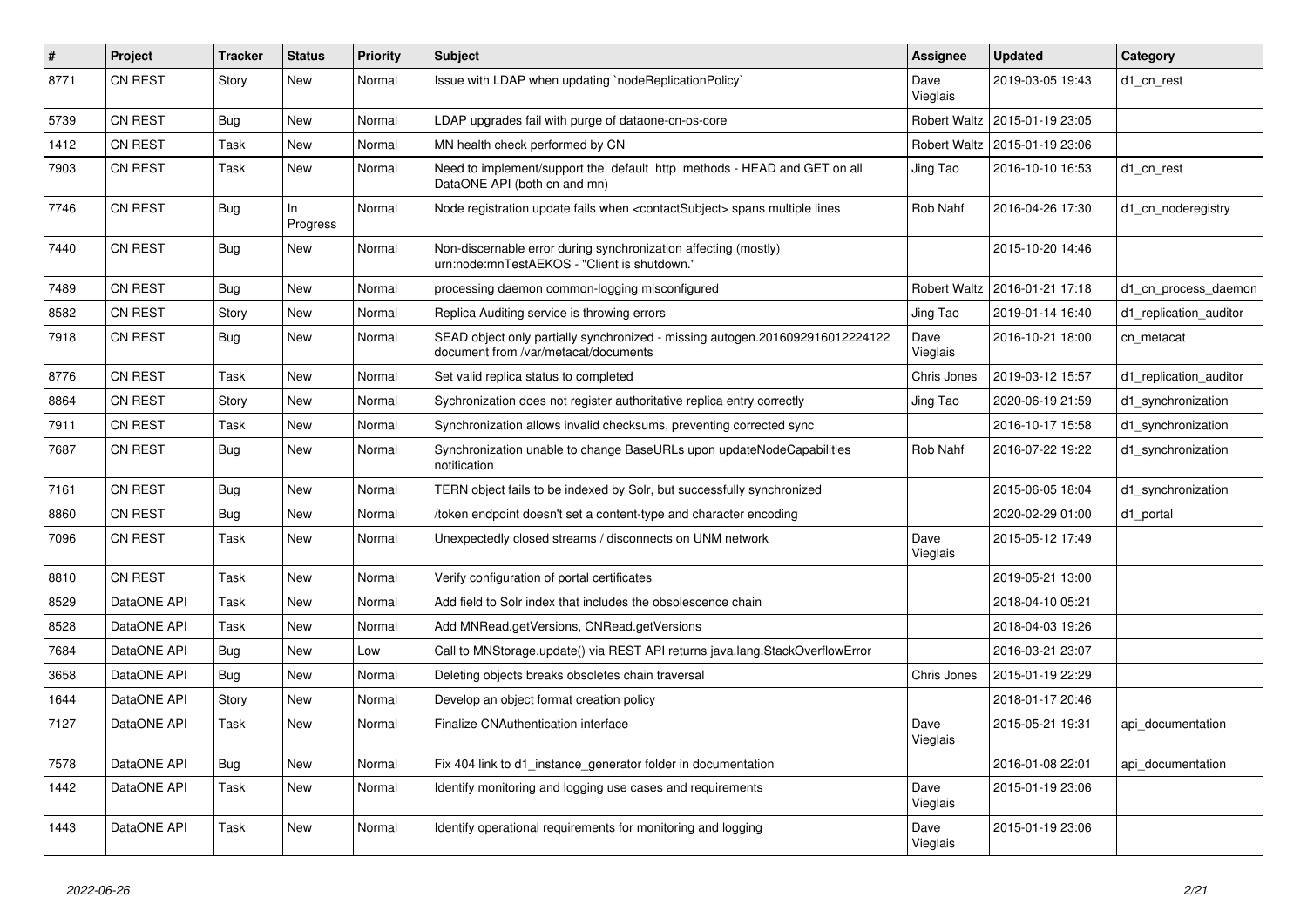| $\vert$ # | Project        | <b>Tracker</b> | <b>Status</b> | Priority | <b>Subject</b>                                                                                                                                                             | <b>Assignee</b>  | <b>Updated</b>   | Category          |
|-----------|----------------|----------------|---------------|----------|----------------------------------------------------------------------------------------------------------------------------------------------------------------------------|------------------|------------------|-------------------|
| 7528      | DataONE API    | <b>Bug</b>     | New           | Normal   | Incorrect argument name documented for CNCore.reserveldentier                                                                                                              |                  | 2015-12-08 19:51 | api_documentation |
| 6945      | DataONE API    | Feature        | New           | Normal   | MNRead.get uses the pid for the download filename, which provides a less that<br>optimal user experience when the pid is an opaque identifier such as DOIs, uuids,<br>etc. |                  | 2015-03-23 23:37 |                   |
| 7838      | DataONE API    | Task           | New           | Normal   | Modify the obsolescence chain process to accommodate the use case where both<br>old and new PIDs are present on the CN for v1 MNs                                          | Dave<br>Vieglais | 2016-06-29 02:20 |                   |
| 6759      | DataONE API    | Story          | New           | Normal   | ObjectFormat Management                                                                                                                                                    | Dave<br>Vieglais | 2015-01-19 23:17 |                   |
| 7839      | DataONE API    | Task           | New           | Normal   | Online documentation places synchronize in CNRead api                                                                                                                      | Dave<br>Vieglais | 2016-12-21 09:04 | api documentation |
| 8583      | DataONE API    | Feature        | New           | Normal   | Provide some mechanism for diagnosing correctness of MN certificates                                                                                                       | Dave<br>Vieglais | 2018-05-02 03:18 |                   |
| 7800      | <b>DUG</b>     | Task           | <b>New</b>    | Normal   | abstract reviews<br>(https://docs.google.com/document/d/1iZXCN4AWqYi5Z7wqMKb2o33QnQ_JAcV0K<br>VO4TeahHVA/edit)                                                             |                  | 2016-05-10 15:18 |                   |
| 7525      | <b>DUG</b>     | Task           | New           | Normal   | assessment effort update                                                                                                                                                   |                  | 2015-12-07 22:25 |                   |
| 7926      | <b>DUG</b>     | Task           | New           | Normal   | Certification and standards for data repositories (e.g. ISO 17421:2012, Data Seal of<br>Approval)                                                                          |                  | 2016-11-08 22:00 |                   |
| 7533      | <b>DUG</b>     | Task           | New           | Normal   | Create DUG 2016 Meeting page                                                                                                                                               |                  | 2015-12-08 21:44 |                   |
| 7925      | <b>DUG</b>     | Task           | New           | Normal   | Data Center certification                                                                                                                                                  |                  | 2016-11-08 21:33 |                   |
| 7862      | <b>DUG</b>     | Task           | New           | Normal   | DataONE DUG page may need updating<br>(https://www.dataone.org/dataone-users-group)                                                                                        |                  | 2016-08-08 15:00 |                   |
| 7909      | <b>DUG</b>     | Task           | New           | Normal   | DataONE update audio/visual equipment for remote link                                                                                                                      |                  | 2016-10-11 20:49 |                   |
| 7864      | <b>DUG</b>     | Task           | <b>New</b>    | Normal   | <b>DOI Services for Members</b>                                                                                                                                            |                  | 2016-08-09 20:40 |                   |
| 7907      | <b>DUG</b>     | Task           | New           | Normal   | Doodle poll on the time/date for monthly meeting                                                                                                                           |                  | 2016-10-11 20:35 |                   |
| 7476      | <b>DUG</b>     | Task           | New           | Normal   | Do we need an event management system to better organize the DUG?                                                                                                          |                  | 2015-11-09 22:43 |                   |
| 7473      | <b>DUG</b>     | Task           | New           | Normal   | Draft 2016 DUG annual meeting brochure                                                                                                                                     |                  | 2015-11-09 22:38 |                   |
| 7474      | <b>DUG</b>     | Task           | New           | Normal   | Draft generic letter of invitation that DUG SC can carry and distribute widely.                                                                                            |                  | 2015-11-09 22:38 |                   |
| 7484      | <b>DUG</b>     | Task           | <b>New</b>    | Normal   | DUG Agenda                                                                                                                                                                 |                  | 2015-11-10 21:39 |                   |
| 7524      | <b>DUG</b>     | Task           | New           | Normal   | Explore crowd sourcing for future DUG marketing effort                                                                                                                     |                  | 2015-12-07 22:25 |                   |
| 7863      | <b>DUG</b>     | Task           | New           | Normal   | Link to the recordings                                                                                                                                                     |                  | 2016-08-09 20:40 |                   |
| 7531      | <b>DUG</b>     | Task           | New           | Normal   | Quote request for EAB meeting                                                                                                                                              |                  | 2015-12-08 20:13 |                   |
| 7532      | <b>DUG</b>     | Task           | New           | Normal   | Registration Form for 2016.                                                                                                                                                |                  | 2015-12-08 21:30 |                   |
| 7908      | <b>DUG</b>     | Task           | New           | Normal   | Start a lesson learned document                                                                                                                                            |                  | 2016-10-11 20:35 |                   |
| 7475      | <b>DUG</b>     | Task           | New           | Normal   | Work with Erin/ESIP to distribute the brochure widely to students/faculty from UNC                                                                                         |                  | 2015-11-09 22:38 |                   |
| 3878      | Infrastructure | Task           | New           | Normal   | 4.2.1.1 Missing and Out-of-Date Documentation                                                                                                                              | Dave<br>Vieglais | 2014-09-24 18:27 |                   |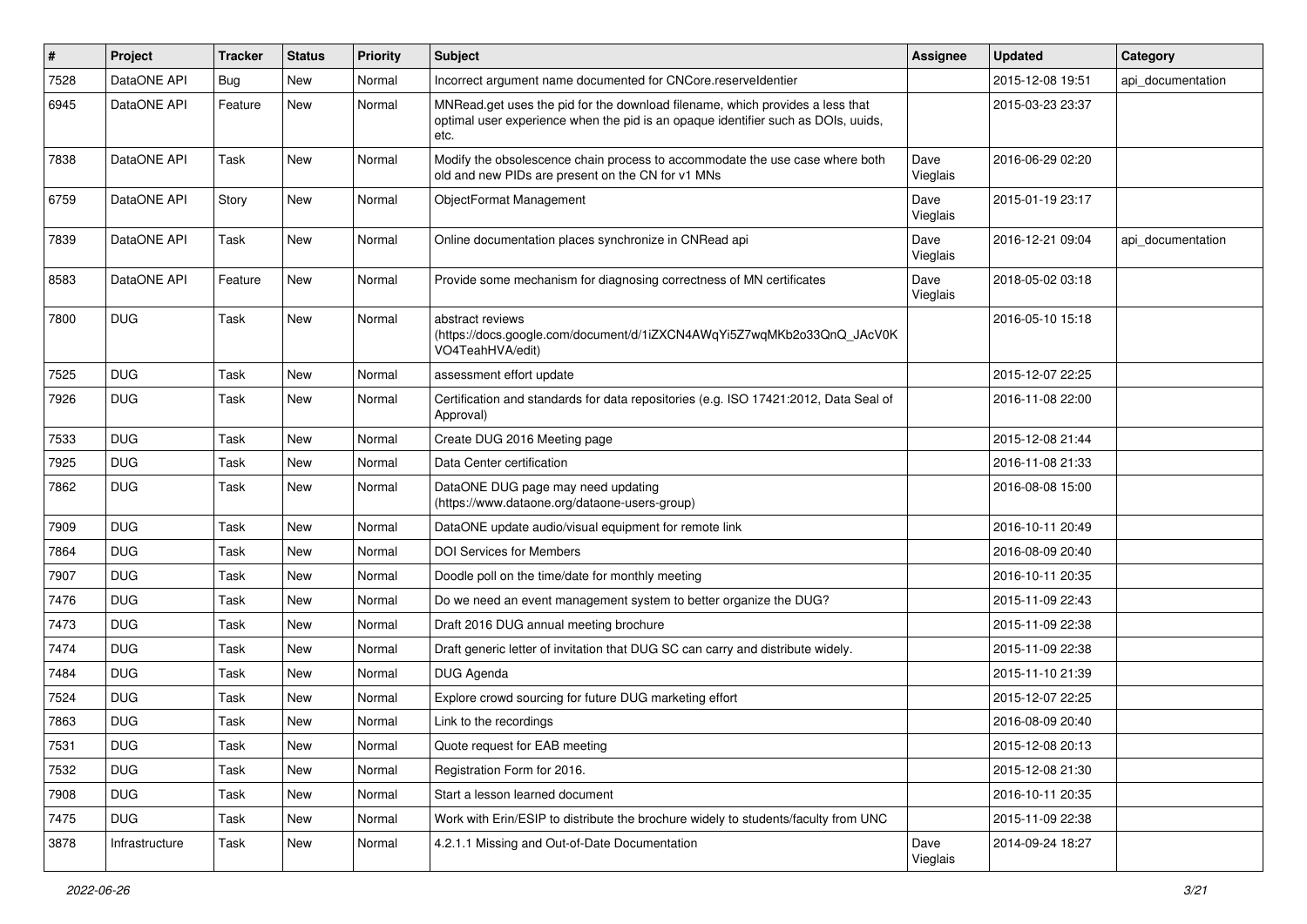| $\#$ | Project        | Tracker     | <b>Status</b>  | <b>Priority</b> | Subject                                                                                  | <b>Assignee</b>       | <b>Updated</b>   | Category                  |
|------|----------------|-------------|----------------|-----------------|------------------------------------------------------------------------------------------|-----------------------|------------------|---------------------------|
| 3879 | Infrastructure | Task        | New            | Normal          | 4.2.1.2 Missing Policies and Expectations                                                |                       | 2014-09-24 18:27 | Environment.Production    |
| 3880 | Infrastructure | <b>Task</b> | New            | Normal          | 4.2.1.3 CILogon Extension Not Documented                                                 |                       | 2014-09-24 18:27 | Environment.Production    |
| 3881 | Infrastructure | Task        | New            | Normal          | 4.2.1.4 Definition of Verified User Lacking                                              | Dave<br>Vieglais      | 2014-09-24 18:27 | Documentation             |
| 8822 | Infrastructure | <b>Bug</b>  | New            | Low             | Account queries in STAGE-2 failing from web browser                                      |                       | 2019-06-19 01:44 |                           |
| 8236 | Infrastructure | Task        | New            | Normal          | Acquire ORCID API key under KU membership                                                | Dave<br>Vieglais      | 2018-01-09 02:21 |                           |
| 3978 | Infrastructure | Task        | In<br>Progress | Normal          | Add a CN reporting script that summarizes spatial data for the dashboard                 | Chris Jones           | 2014-03-31 17:41 | d1 dashboard              |
| 1646 | Infrastructure | Task        | New            | Normal          | Add addFormat() to the CNCore API                                                        |                       | 2016-06-22 16:51 |                           |
| 3768 | Infrastructure | Task        | New            | Normal          | Add canonical DataONE description paper to citing DataONE web-page                       | Amber<br>Budden       | 2013-05-16 22:20 | Community Engagement      |
| 2344 | Infrastructure | Task        | New            | Normal          | Add category for Ben's style sheets in Redmine                                           | Dave<br>Vieglais      | 2012-02-15 17:45 | <b>Support Operations</b> |
| 8173 | Infrastructure | Story       | New            | High            | add checks for retrograde systemMetadata changes                                         | Jing Tao              | 2018-01-17 18:38 | d1_indexer                |
| 3166 | Infrastructure | Task        | New            | Normal          | Add d1_common_java and d1_libclient_java and their depency jar                           |                       | 2012-08-31 17:15 |                           |
| 3171 | Infrastructure | Task        | New            | Normal          | Add d1_common_java d1_libclient_java and their dependency jar files to the morpho<br>lib |                       | 2012-08-31 17:27 |                           |
| 1159 | Infrastructure | Task        | In<br>Progress | Normal          | Add description of Group creation and management to design specs.                        | Matthew<br>Jones      | 2014-10-01 20:47 |                           |
| 3807 | Infrastructure | Task        | New            | Normal          | Add documentation for Types.QueryEngineDescription                                       | Dave<br>Vieglais      | 2014-10-02 17:21 | Documentation             |
| 8754 | Infrastructure | Task        | New            | Normal          | Add EML 2.2 to CN formats list                                                           | <b>Bryce</b><br>Mecum | 2018-12-19 00:54 |                           |
| 1585 | Infrastructure | Task        | New            | Low             | add exec-maven-plugin to trigger python integration tests at verify phase.               | Rob Nahf              | 2012-10-16 21:32 |                           |
| 4102 | Infrastructure | Task        | New            | Normal          | Add expiration policy for CNCore.reserveldentifier()                                     | Dave<br>Vieglais      | 2014-10-02 17:21 | Documentation             |
| 7859 | Infrastructure | Story       | New            | Normal          | Add formatID for the STL 3d model file format                                            | Dave<br>Vieglais      | 2018-01-17 19:04 |                           |
| 8053 | Infrastructure | Feature     | New            | Normal          | add funding award number to index                                                        | Peter<br>Slaughter    | 2019-03-04 19:36 | dataone-cn-index          |
| 2540 | Infrastructure | Feature     | In<br>Progress | Normal          | add generateIdentifier() method to MNStorage API                                         | Dave<br>Vieglais      | 2014-10-02 17:54 | Documentation             |
| 8804 | Infrastructure | Task        | New            | Normal          | Add Idap backup config to cn os-core                                                     | Dave<br>Vieglais      | 2019-05-21 12:32 | dataone-cn-os-core        |
| 8774 | Infrastructure | Decision    | New            | Normal          | Add new CN format for MPEG-2 or update video/mpeg format to cover MPEG-2                 |                       | 2019-03-08 16:03 |                           |
| 8762 | Infrastructure | Story       | New            | Normal          | Add new formats to CN                                                                    |                       | 2019-02-07 20:03 |                           |
| 7537 | Infrastructure | Task        | New            | Normal          | add nodelist refreshes to NodeLocator classes                                            | Rob Nahf              | 2015-12-10 16:59 | d1_libclient_java         |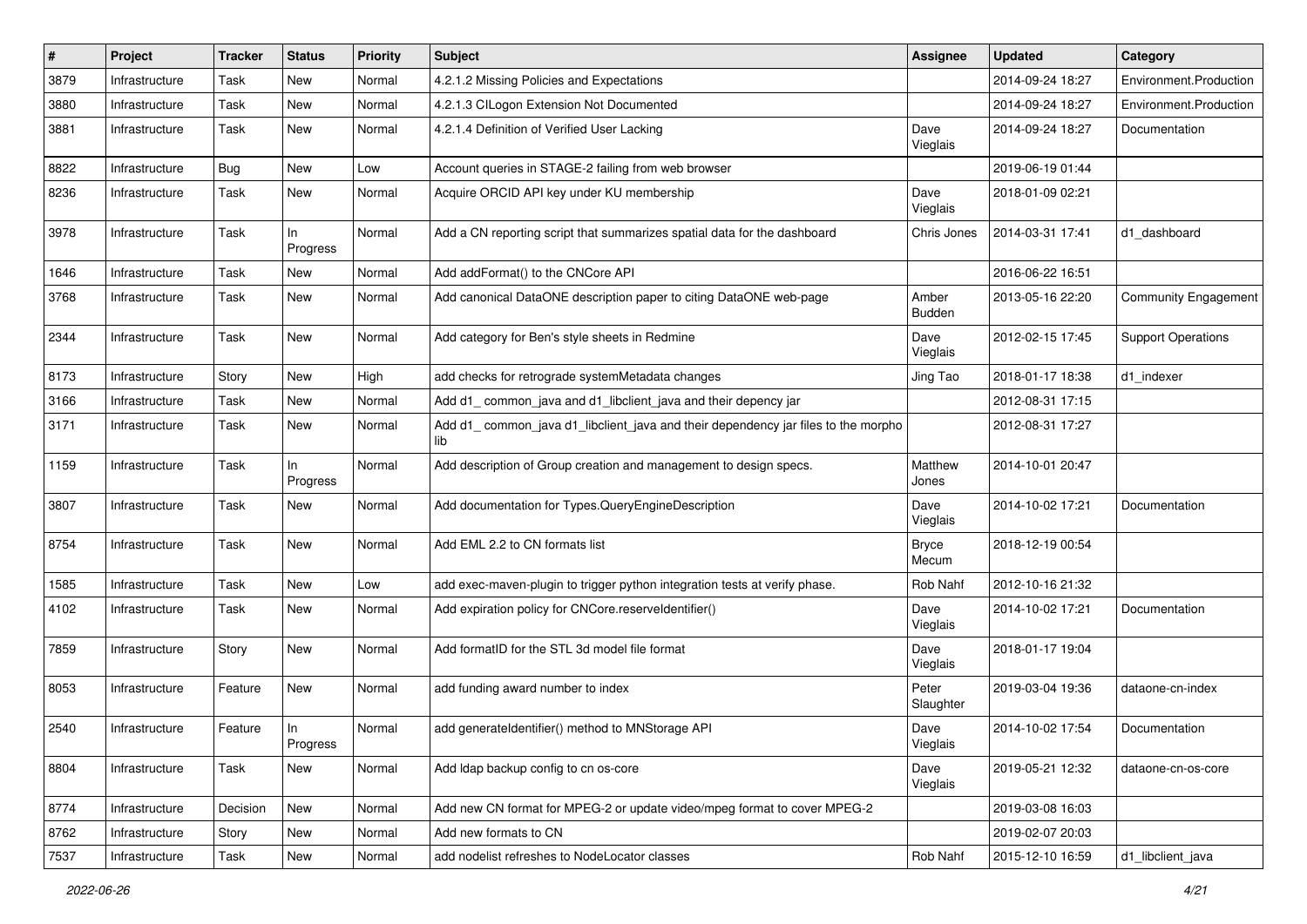| $\vert$ # | Project        | <b>Tracker</b> | <b>Status</b>   | <b>Priority</b> | <b>Subject</b>                                                                                                                  | Assignee                 | <b>Updated</b>   | Category            |
|-----------|----------------|----------------|-----------------|-----------------|---------------------------------------------------------------------------------------------------------------------------------|--------------------------|------------------|---------------------|
| 3357      | Infrastructure | Task           | New             | Normal          | Address ISet iterator bug that only iterates over a subset of the ISet                                                          | Ben<br>Leinfelder        | 2012-12-12 16:54 | Metacat             |
| 8065      | Infrastructure | Feature        | New             | Normal          | Add service to re-populate Hazelcast map for node attributes                                                                    |                          | 2018-01-09 19:10 |                     |
| 2492      | Infrastructure | Task           | New             | Normal          | Add status page for given {pid}                                                                                                 | <b>Ben</b><br>Leinfelder | 2012-03-15 02:02 | d1 monitor          |
| 8753      | Infrastructure | Task           | New             | Normal          | Add support for EML 2.2 (indexing, view)                                                                                        | <b>Bryce</b><br>Mecum    | 2018-12-19 00:54 |                     |
| 3466      | Infrastructure | Task           | New             | Normal          | Add synthetic key to systemMetadata table                                                                                       | <b>Ben</b><br>Leinfelder | 2013-01-08 18:30 |                     |
| 6854      | Infrastructure | Feature        | In.<br>Progress | Normal          | add testAssumptionFailure to run listener                                                                                       | Rob Nahf                 | 2016-01-26 22:30 | d1 integration      |
| 4059      | Infrastructure | Task           | New             | Normal          | Add test to verify node is reporting correct nodeld in log records                                                              | Rob Nahf                 | 2013-10-07 19:10 |                     |
| 8362      | Infrastructure | Task           | New             | Normal          | Add the indication that the cn account list is sliced                                                                           |                          | 2018-02-12 17:48 |                     |
| 8204      | Infrastructure | Story          | New             | Normal          | Adjust memory allocation for services running under JVM on CNs                                                                  |                          | 2018-01-09 19:10 |                     |
| 8205      | Infrastructure | Task           | New             | Normal          | Adjust memory allocation to Tomcat7 on CNs                                                                                      |                          | 2017-10-24 15:33 |                     |
| 8747      | Infrastructure | Task           | New             | Normal          | Adjust package configuration to persist changes between updates                                                                 | Dave<br>Vieglais         | 2018-11-16 17:32 |                     |
| 4675      | Infrastructure | Task           | New             | Normal          | Administratively delete those pids with the white spaces                                                                        |                          | 2014-09-24 18:09 |                     |
| 8184      | Infrastructure | Feature        | <b>New</b>      | Normal          | a feature indicates to restart tomcat when hazelcast client died                                                                | Jing Tao                 | 2017-09-14 19:14 | Metacat             |
| 6882      | Infrastructure | Bug            | New             | Normal          | after CN upgrade togglePortsAndReplication.sh missing                                                                           | <b>Robert Waltz</b>      | 2016-01-05 17:54 | d1 cn buildout      |
| 1527      | Infrastructure | Task           | New             | Normal          | Allow AccessPolicy to be set for groups                                                                                         | Matthew<br>Jones         | 2014-10-01 20:47 |                     |
| 4650      | Infrastructure | Story          | New             | Normal          | Allow MN to bias resolve to the authoritative MN                                                                                | Rob Nahf                 | 2018-01-17 20:00 | d1 cn common        |
| 8058      | Infrastructure | Feature        | <b>New</b>      | Normal          | Allow "upcoming" nodes to appear in the node list                                                                               | <b>Robert Waltz</b>      | 2017-04-03 18:33 | d1_cn_service       |
| 3076      | Infrastructure | Task           | New             | Normal          | Allow user to specify Morpho storage directory                                                                                  |                          | 2013-03-02 05:29 | Morpho              |
| 7699      | Infrastructure | Bug            | New             | Normal          | alter scripts that backup postgresql db                                                                                         |                          | 2017-05-09 17:33 | dataone-cn-os-core  |
| 8848      | Infrastructure | Story          | <b>New</b>      | Normal          | A minor difference of annotation index between CN and MN                                                                        |                          | 2019-11-01 21:37 |                     |
| 8641      | Infrastructure | Bug            | New             | Normal          | Any change to SystemMetadata causes a new replication task to be generated<br>without consideration of the object replicability | Chris Jones              | 2018-07-04 12:28 | d1 replication      |
| 6615      | Infrastructure | Bug            | New             | Normal          | Apt-get doesn't work on mn-sandbox-unm-1                                                                                        |                          | 2014-11-18 18:45 |                     |
| 4053      | Infrastructure | Task           | ln.<br>Progress | Normal          | <b>Architect OPeNDAP MN</b>                                                                                                     | Dave<br>Vieglais         | 2013-10-06 20:11 | mn.OPeNDAP          |
| 6754      | Infrastructure | Task           | New             | Normal          | Architecture API loose ends                                                                                                     | Dave<br>Vieglais         | 2015-01-13 18:54 | Architecture Design |
| 8235      | Infrastructure | Task           | <b>New</b>      | Normal          | Arrange with KU library to make use of ORCID membership to support DataONE<br>authentication                                    | Dave<br>Vieglais         | 2018-01-09 02:01 |                     |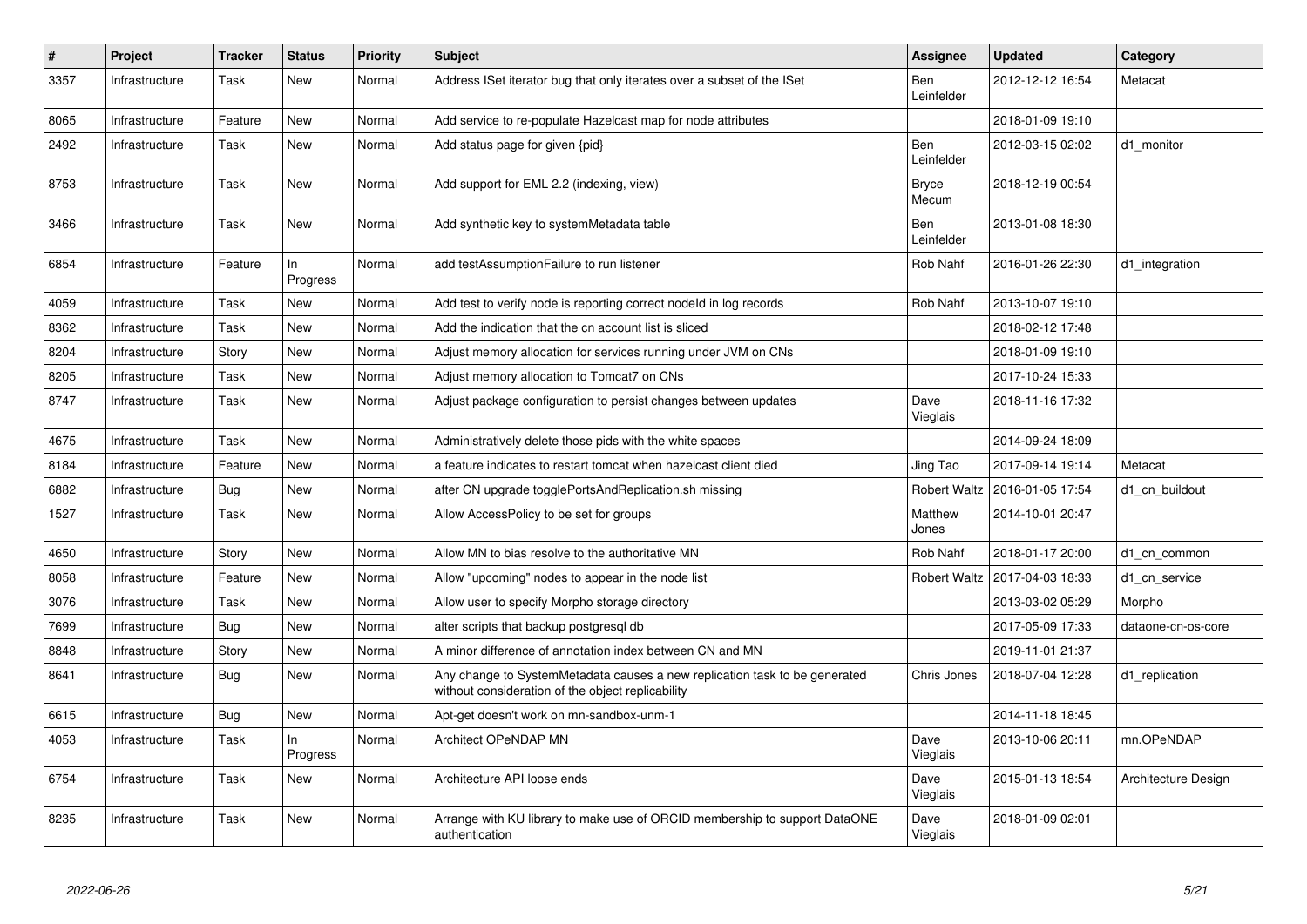| #    | Project        | <b>Tracker</b> | <b>Status</b>   | <b>Priority</b> | <b>Subject</b>                                                                                                                  | <b>Assignee</b>     | <b>Updated</b>   | Category                  |
|------|----------------|----------------|-----------------|-----------------|---------------------------------------------------------------------------------------------------------------------------------|---------------------|------------------|---------------------------|
| 4674 | Infrastructure | <b>Bug</b>     | New             | Urgent          | Ask Judith, Mike and Virgina Perez.2.1 to obsolete those pids which contain the<br>white spaces.                                | Jing Tao            | 2017-05-04 18:01 | d1_cn_service             |
| 3122 | Infrastructure | <b>Bug</b>     | In<br>Progress  | Normal          | asterisk in search term                                                                                                         | Skye<br>Roseboom    | 2014-10-02 18:02 | d1 mercury                |
| 7371 | Infrastructure | <b>Bug</b>     | New             | Normal          | A systemMetadata update that changes the formatID from DATA to METADATA or<br>RESOURCE_MAP will not upload the object to the CN | <b>Robert Waltz</b> | 2015-09-22 21:47 | d1 cn service             |
| 8739 | Infrastructure | Task           | In.<br>Progress | Normal          | Attempting to set ulimit results in error on UCSB systems                                                                       | Jing Tao            | 2018-11-08 15:10 | d1_process_daemon         |
| 2464 | Infrastructure | Task           | New             | Normal          | Authentication - no space after comma in subjects                                                                               | Dave<br>Vieglais    | 2014-10-02 17:21 | Documentation             |
| 2466 | Infrastructure | Task           | New             | Normal          | Authentication - Remove references to Principal                                                                                 | Dave<br>Vieglais    | 2014-10-02 17:21 | Documentation             |
| 2465 | Infrastructure | Task           | <b>New</b>      | Normal          | Authentication - Remove TODO about selecting format for principal name                                                          | Dave<br>Vieglais    | 2014-10-02 17:21 | Documentation             |
| 6791 | Infrastructure | <b>Bug</b>     | <b>New</b>      | Normal          | Building d1_log_aggregation doesn't trigger downstream builds                                                                   |                     | 2015-01-31 00:32 | <b>Support Operations</b> |
| 3080 | Infrastructure | Task           | <b>New</b>      | Normal          | Calling Dataone client library in morpho                                                                                        |                     | 2013-03-02 05:28 |                           |
| 3895 | Infrastructure | Task           | New             | Normal          | Can we add bugs to a task in a story?                                                                                           |                     | 2014-09-24 18:27 |                           |
| 8045 | Infrastructure | Bug            | New             | Normal          | certificateLocation not seeming to be utilized                                                                                  | Rob Nahf            | 2017-03-14 20:45 | d1 libclient java         |
| 8044 | Infrastructure | Story          | New             | Normal          | certificate manager should check expiration of CAs it loads into the trust manager.                                             | Rob Nahf            | 2018-01-09 19:10 | d1_libclient_java         |
| 4038 | Infrastructure | Feature        | New             | Normal          | change default replication implementation                                                                                       | Matthew<br>Jones    | 2014-10-01 21:26 | d1_replication            |
| 5136 | Infrastructure | Task           | New             | Normal          | Change DNS seetings on all DataONE VMs                                                                                          | Chris Jones         | 2014-05-08 03:16 | Environment.Production    |
| 2286 | Infrastructure | Task           | New             | Low             | Change Exceptions. Invalid Token to Exceptions. Invalid Session                                                                 | Dave<br>Vieglais    | 2014-10-02 17:21 | Documentation             |
| 3063 | Infrastructure | Task           | New             | Normal          | Change Mutability of Metadata documentation                                                                                     | Dave<br>Vieglais    | 2014-09-24 18:27 | Documentation             |
| 8573 | Infrastructure | <b>Bug</b>     | In<br>Progress  | Normal          | changing accessPolicies and rightHolders down the line of series can cause<br>improper sync failures                            | Rob Nahf            | 2018-05-03 21:52 | d1_synchronization        |
| 2488 | Infrastructure | Story          | New             | Normal          | Changing the authoritativeMembernode will require all replica's systemMetadata be<br>updated                                    | Dave<br>Vieglais    | 2018-01-17 20:39 | d1_synchronization        |
| 8307 | Infrastructure | Story          | <b>New</b>      | Normal          | Check node subject on node registration and subsequent calls                                                                    | Jing Tao            | 2018-02-06 20:06 | d1_cn_node_registry       |
| 4722 | Infrastructure | Task           | <b>New</b>      | Normal          | Clarify permissions for CN                                                                                                      | Dave<br>Vieglais    | 2014-10-02 17:21 |                           |
| 1481 | Infrastructure | Task           | New             | Normal          | Clarify spec that groups can own objects                                                                                        | Matthew<br>Jones    | 2014-10-01 20:47 |                           |
| 1485 | Infrastructure | Task           | New             | Normal          | Clean up authn requirements listing                                                                                             | Matthew<br>Jones    | 2014-10-01 20:47 |                           |
| 8806 | Infrastructure | Story          | New             | Normal          | Cleanup from OS upgrades                                                                                                        |                     | 2019-05-21 12:45 |                           |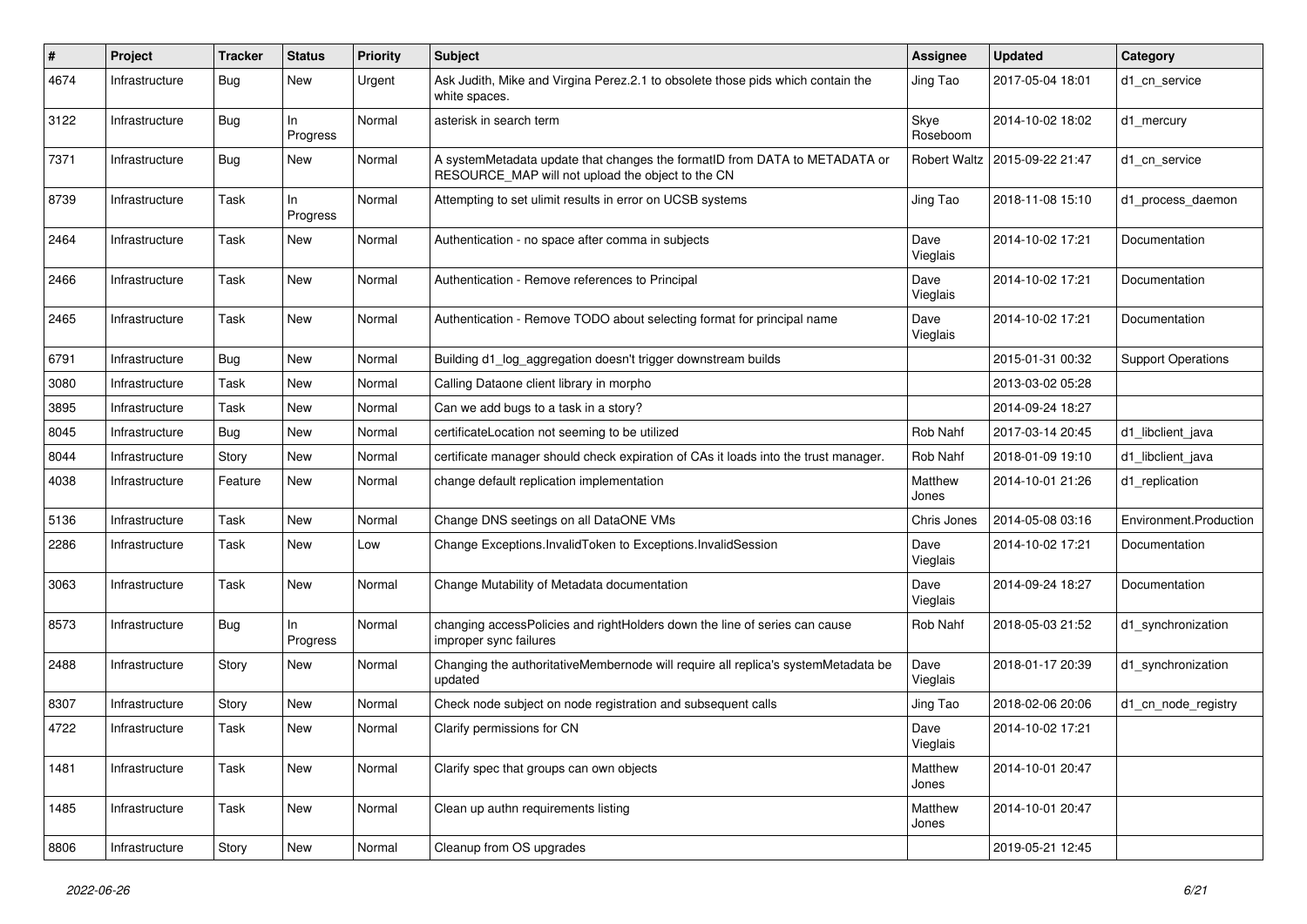| #    | Project        | <b>Tracker</b> | <b>Status</b>   | <b>Priority</b> | <b>Subject</b>                                                                                     | <b>Assignee</b>   | <b>Updated</b>                  | Category               |
|------|----------------|----------------|-----------------|-----------------|----------------------------------------------------------------------------------------------------|-------------------|---------------------------------|------------------------|
| 6168 | Infrastructure | Task           | New             | Normal          | CNAuthorization.setRightsHolder() returns 500 ServiceFailure                                       | Chris Jones       | 2014-08-29 16:01                | d1_cn_service          |
| 7601 | Infrastructure | Bug            | <b>New</b>      | High            | CN checksum inconsistencies                                                                        | Dave<br>Vieglais  | 2016-01-26 19:29                |                        |
| 2342 | Infrastructure | Task           | New             | Normal          | CNCore.reserveldentifier() - Update REST description                                               | Dave<br>Vieglais  | 2014-10-02 17:21                | Documentation          |
| 6392 | Infrastructure | Decision       | New             | Normal          | CN getChecksum REST API design review                                                              | Dave<br>Vieglais  | 2014-09-18 17:09                | Requirement            |
| 6250 | Infrastructure | Task           | New             | Normal          | CN methods return 500 Service Failure when called with bogus test data and without<br>certificates | Chris Jones       | 2014-08-29 18:59                | d1 cn service          |
| 7884 | Infrastructure | Task           | <b>New</b>      | Normal          | CN portal log is misconfigured                                                                     | Rob Nahf          | 2016-09-09 20:18                | d1_portal_servlet      |
| 3419 | Infrastructure | Task           | In<br>Progress  | Normal          | CNRead.describe() does not return Content-Length header                                            | Chris Jones       | 2013-02-21 18:41                | Metacat                |
| 6166 | Infrastructure | Task           | New             | Normal          | CNRead.getChecksum() returns Content-Type of text/csv while it should be an xml<br>type            | Chris Jones       | 2014-08-29 15:04                | d1 cn service          |
| 3314 | Infrastructure | Task           | New             | Normal          | CNRead.getQueryEngineDescription() - REST URL                                                      | Dave<br>Vieglais  | 2014-10-02 17:21                | Documentation          |
| 3315 | Infrastructure | Task           | <b>New</b>      | Normal          | CNRead.query() - POST in addition to GET                                                           | Dave<br>Vieglais  | 2014-10-02 17:21                | Documentation          |
| 2394 | Infrastructure | Task           | New             | Normal          | CNRead.search() - solr / SOLR                                                                      | Dave<br>Vieglais  | 2014-10-02 17:21                | Documentation          |
| 2131 | Infrastructure | Task           | New             | Normal          | CNRegister.updateNodeCapabilities() - nodeid -> nodeld                                             | Dave<br>Vieglais  | 2014-10-02 17:21                |                        |
| 2054 | Infrastructure | Task           | New             | Normal          | CNReplication.setReplicationPolicy(), updateReplicationMetadata()                                  | Dave<br>Vieglais  | 2014-10-02 17:21                | Documentation          |
| 2053 | Infrastructure | Task           | <b>New</b>      | Normal          | CNReplication.setReplicationStatus() - Add info about serialVersion                                |                   | 2014-10-02 17:21                |                        |
| 2475 | Infrastructure | Task           | New             | Normal          | CNReplication.setReplicationStatus() - How to represent null                                       | Dave<br>Vieglais  | 2014-10-02 17:21                | Documentation          |
| 6706 | Infrastructure | Task           | <b>New</b>      | Normal          | CN-SANDBOX initiated synchronization with mnTestLTER before node was<br>"approved"                 |                   | Robert Waltz   2015-10-09 17:38 | Environment.Sandbox    |
| 8851 | Infrastructure | Story          | <b>New</b>      | Normal          | CN sends error doc with "pid" to v2 endpoint                                                       | Jing Tao          | 2019-11-06 22:31                | d1_synchronization     |
| 6070 | Infrastructure | <b>Bug</b>     | New             | Normal          | CNs missing GOA objects                                                                            | Robert Waltz      | 2016-08-10 20:56                | d1 synchronization     |
| 7958 | Infrastructure | Task           | In.<br>Progress | Normal          | CN sometimes sends invalid submitSynchronizationFailed document to MN                              | Rob Nahf          | 2017-01-04 17:23                | d1_synchronization     |
| 8151 | Infrastructure | Task           | New             | Normal          | CNs should verify that the authoritativeMN listed in SystemMetadata is a valid MN                  | Jing Tao          | 2017-07-19 21:32                |                        |
| 7807 | Infrastructure | Story          | New             | Low             | cn.synchronize should support synchronization failure corrections.                                 |                   | 2018-01-17 19:15                | Architecture Design    |
| 3612 | Infrastructure | Task           | New             | Normal          | CN SystemMetadata has incomplete obsoletedBy information                                           | Ben<br>Leinfelder | 2013-03-08 17:43                | Environment.Production |
| 6378 | Infrastructure | Task           | Testing         | Normal          | code up the new strategy                                                                           | Rob Nahf          | 2016-06-22 16:53                | d1_replication         |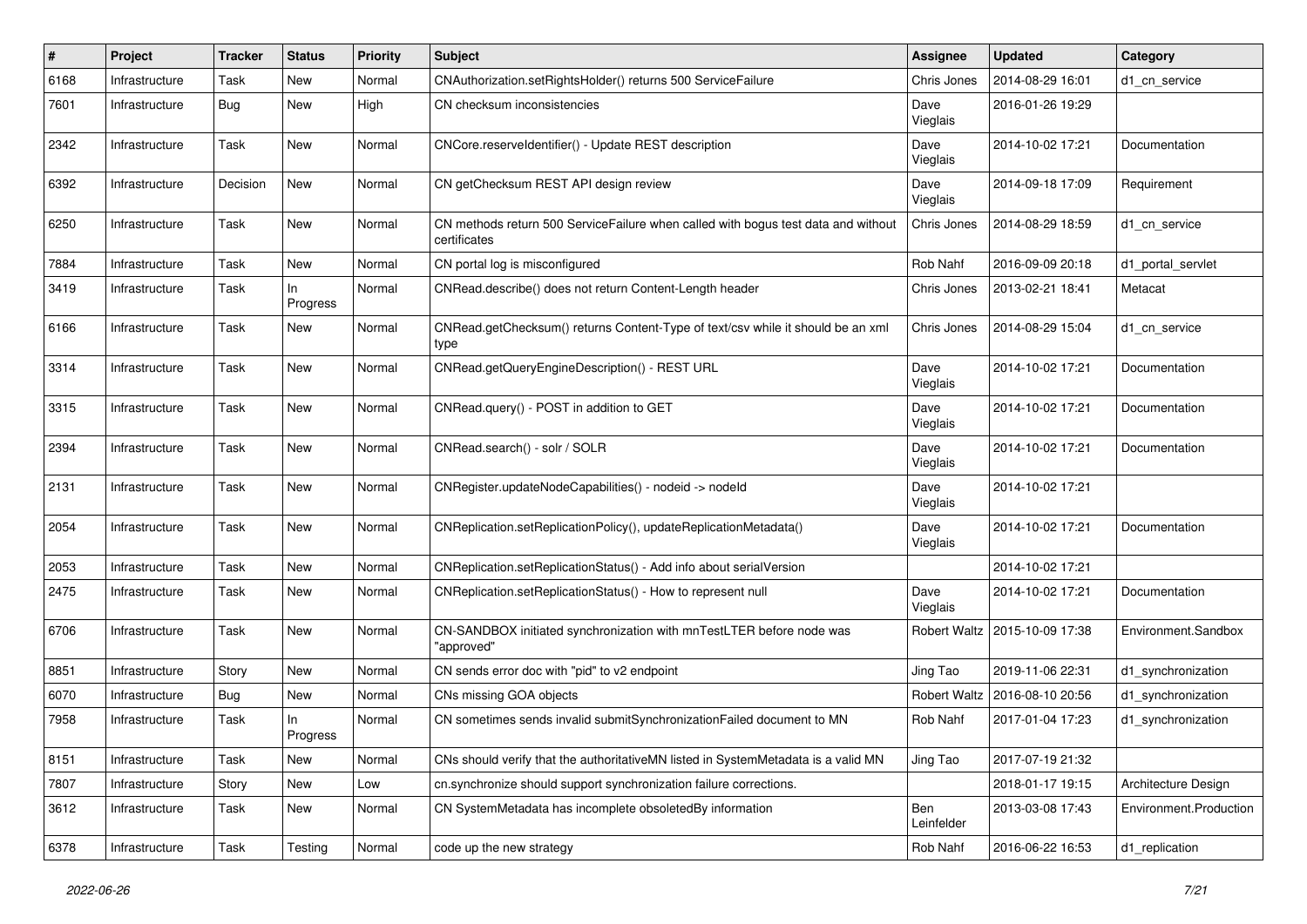| $\pmb{\#}$ | Project        | <b>Tracker</b> | <b>Status</b>   | <b>Priority</b> | <b>Subject</b>                                                                               | Assignee         | <b>Updated</b>   | Category                         |
|------------|----------------|----------------|-----------------|-----------------|----------------------------------------------------------------------------------------------|------------------|------------------|----------------------------------|
| 1339       | Infrastructure | Task           | New             | Normal          | "common" -> "base" or "foundation"                                                           |                  | 2011-02-09 23:19 |                                  |
| 3974       | Infrastructure | Task           | <b>New</b>      | Normal          | Complete agenda for meeting                                                                  | Dave<br>Vieglais | 2013-09-11 20:59 |                                  |
| 1467       | Infrastructure | Task           | In<br>Progress  | Normal          | Complete d1_schema changes for Authz and Authn.                                              | Matthew<br>Jones | 2014-10-01 20:47 | Documentation                    |
| 8791       | Infrastructure | Story          | New             | Normal          | Complete deprecation of ONEMercury interface                                                 | Rob Nahf         | 2019-05-01 14:00 | d1 mercury                       |
| 1334       | Infrastructure | Task           | <b>New</b>      | Normal          | Completely remove detailCode                                                                 |                  | 2011-02-09 22:51 |                                  |
| 1890       | Infrastructure | Task           | New             | Normal          | Comply with Maven Central requirements for publishing artifacts                              | Matthew<br>Jones | 2011-10-27 21:39 |                                  |
| 1521       | Infrastructure | Task           | <b>New</b>      | Normal          | <b>Compressed Response</b>                                                                   |                  | 2011-05-04 14:35 |                                  |
| 1225       | Infrastructure | Task           | New             | Normal          | Configure Hudson Metacat build                                                               |                  | 2011-01-13 14:41 | Metacat                          |
| 1227       | Infrastructure | Task           | New             | Normal          | configure Hudson to build Mercury for deployment to a CN                                     | Dave<br>Vieglais | 2011-01-13 15:16 | d1_mercury                       |
| 3313       | Infrastructure | Task           | New             | Normal          | Configure indexer to handle inline eml data                                                  | Skye<br>Roseboom | 2012-10-08 21:01 | d1_indexer                       |
| 6565       | Infrastructure | Task           | <b>New</b>      | Normal          | Configure Jenkins jobs for ezid (ezid-client)                                                | Rob Nahf         | 2014-12-15 18:36 |                                  |
| 7890       | Infrastructure | Task           | In<br>Progress  | Normal          | configure jenkins-ucsb-1 apache server to host ubuntu repositories                           | Rob Nahf         | 2017-04-19 19:12 |                                  |
| 6569       | Infrastructure | Task           | New             | Normal          | configure jobs for tag $1.0.1$ , $1.0.0$ and $0.9.0$                                         | Rob Nahf         | 2014-11-14 17:56 |                                  |
| 8237       | Infrastructure | Task           | New             | Normal          | Configure production environment to use new API key under KU ORCID membership                | Dave<br>Vieglais | 2018-01-09 02:21 | Authentication,<br>Authorization |
| 8817       | Infrastructure | Task           | New             | Normal          | Configure sitemaps on the CN                                                                 | Jing Tao         | 2020-03-12 18:30 |                                  |
| 3577       | Infrastructure | Task           | <b>New</b>      | Normal          | Confusing message about "Ignored Tests present".                                             | Rob Nahf         | 2013-02-14 22:36 | MNWebChecker                     |
| 8038       | Infrastructure | Story          | In<br>Progress  | Normal          | connect logging output to a log analysis tool                                                | Dave<br>Vieglais | 2018-01-17 18:52 | d1_synchronization               |
| 8616       | Infrastructure | Decision       | <b>New</b>      | Normal          | Consider expanding isotc211's indexing component's keyword XPath to cover<br>topicCategories |                  | 2018-06-15 00:13 |                                  |
| 8215       | Infrastructure | <b>Bug</b>     | <b>New</b>      | Normal          | Consider how Subjects are compared (e.g. HTTP vs. HTTPS ORCID URIs)                          |                  | 2017-11-07 22:11 |                                  |
| 5145       | Infrastructure | Feature        | <b>New</b>      | Normal          | Consider including cert subject(s) in NotAuthorized exceptions                               | Chris Jones      | 2014-09-25 17:44 | d1 cn service                    |
| 8070       | Infrastructure | Task           | New             | Normal          | Consolidate the index application-context files                                              | Jing Tao         | 2017-04-13 12:51 |                                  |
| 7641       | Infrastructure | Task           | New             | Normal          | contact ONEShare                                                                             | Laura<br>Moyers  | 2016-02-12 16:40 | Environment.Production           |
| 7612       | Infrastructure | Task           | In.<br>Progress | Normal          | Contact ORNLDAAC                                                                             | Laura<br>Moyers  | 2016-02-11 18:02 | Environment.Production           |
| 7358       | Infrastructure | Story          | In<br>Progress  | Normal          | ContactSubject on NodeList must be valid D1 Idap entry                                       | Dave<br>Vieglais | 2016-12-21 09:05 | Authentication,<br>Authorization |
| 2956       | Infrastructure | Task           | In<br>Progress  | Normal          | content-checking tests for MNs entering an environment                                       | Rob Nahf         | 2014-10-01 22:04 | d1_integration                   |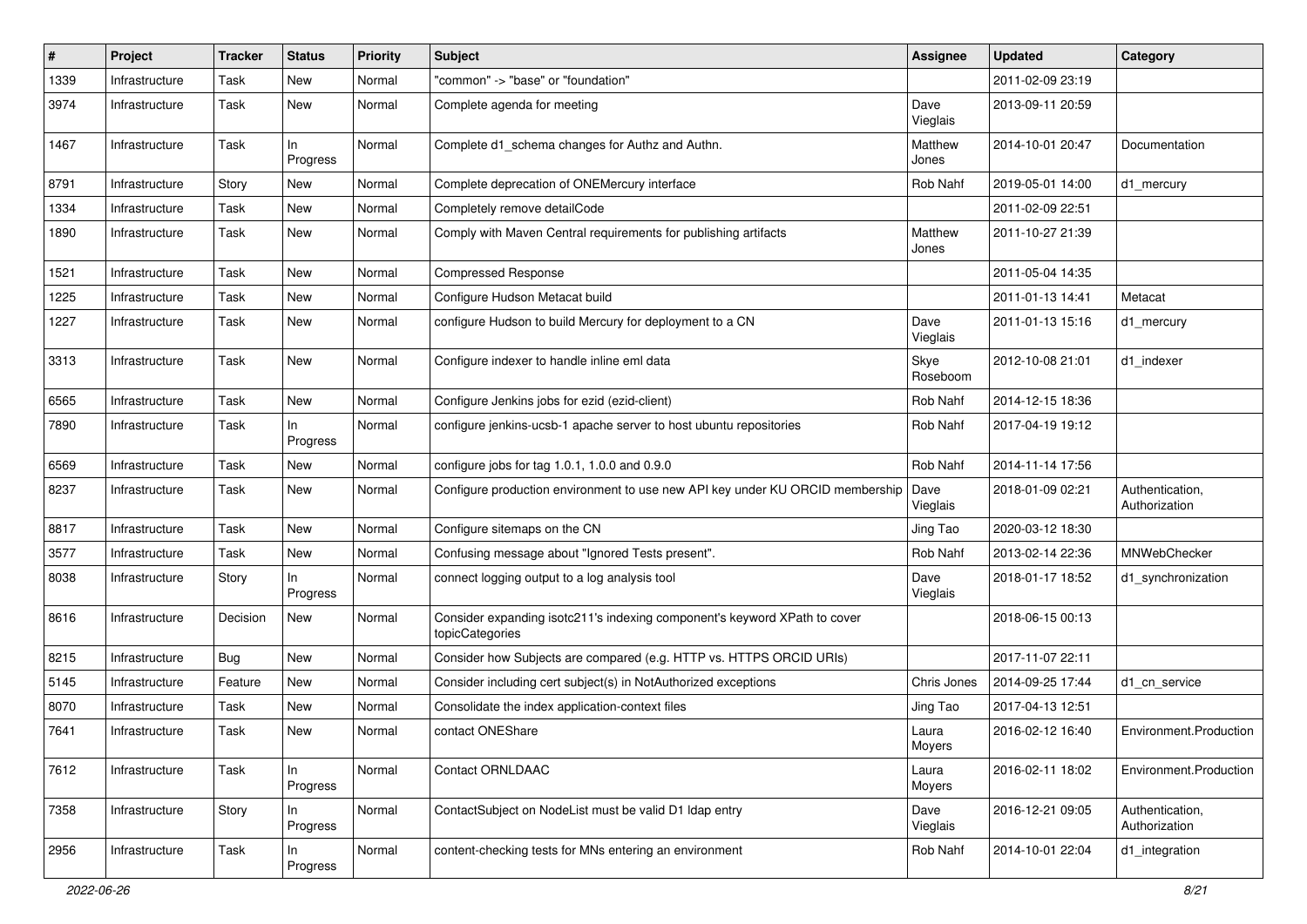| $\#$ | Project        | Tracker    | <b>Status</b>   | <b>Priority</b> | <b>Subject</b>                                                                | Assignee                 | <b>Updated</b>   | Category                         |
|------|----------------|------------|-----------------|-----------------|-------------------------------------------------------------------------------|--------------------------|------------------|----------------------------------|
| 3591 | Infrastructure | Story      | In.<br>Progress | Normal          | Content consistency checks for new member nodes                               | Rob Nahf                 | 2018-01-17 20:23 | MNWebChecker                     |
| 2343 | Infrastructure | Task       | New             | Normal          | Convert style sheets to separate product                                      | <b>Ben</b><br>Leinfelder | 2012-02-15 17:43 |                                  |
| 8051 | Infrastructure | Bug        | ln<br>Progress  | Normal          | CORS-based CN calls fail using Internet Explorer on Windows                   | Chris Jones              | 2017-03-28 16:35 | dataone-cn-os-core               |
| 6513 | Infrastructure | Story      | New             | Normal          | Create a Local Cache of all Membernode log records on the single master CN    | Dave<br>Vieglais         | 2018-01-17 19:49 | d1_log_aggregation               |
| 7184 | Infrastructure | Task       | New             | Normal          | Create an Ansible script that can replace a server certificate                | Nick Outin               | 2015-06-15 15:10 | <b>Support Operations</b>        |
| 7876 | Infrastructure | Feature    | New             | Normal          | Create a new admin page for Metacat admins to register schemas                | Jing Tao                 | 2016-12-21 09:11 | Metacat                          |
| 725  | Infrastructure | Story      | ln<br>Progress  | Normal          | Create Authentication and Access control design specifications                | Dave<br>Vieglais         | 2018-01-17 20:52 | Documentation                    |
| 4704 | Infrastructure | Task       | <b>New</b>      | Normal          | Create a view of MN holdings from a CN perspective                            | Dave<br>Vieglais         | 2014-04-09 15:33 |                                  |
| 3488 | Infrastructure | Task       | New             | Normal          | Create custom merge policy to support managing data/information inconsistency | Chris Jones              | 2014-03-14 17:27 | Metacat                          |
| 2545 | Infrastructure | Task       | New             | Normal          | create d1_integration tests using for MN.generateIdentifier                   | Rob Nahf                 | 2014-10-02 17:54 | d1 integration                   |
| 2664 | Infrastructure | Task       | <b>New</b>      | Normal          | Create documentation for how transitivity is enacted for authorization        | Matthew<br>Jones         | 2014-10-01 20:47 | Authentication,<br>Authorization |
| 8792 | Infrastructure | Task       | New             | Normal          | Create landing page for redirection from ONEMercury                           |                          | 2019-05-01 14:03 |                                  |
| 4300 | Infrastructure | <b>Bug</b> | New             | Low             | Create more appropriate "create" entry in the LogRecord for replicas          | Roger Dahl               | 2016-04-21 22:38 | d1 mn GMN                        |
| 1494 | Infrastructure | Task       | New             | Normal          | Create sequence diagrams for Authentication services.                         | Matthew<br>Jones         | 2014-10-01 20:47 |                                  |
| 3046 | Infrastructure | Task       | In.<br>Progress | Normal          | Create utility to update ORE maps with invalid date formats                   | Ben<br>Leinfelder        | 2012-08-14 23:41 |                                  |
| 6034 | Infrastructure | Task       | ln.<br>Progress | Normal          | d1_client_cli CCI 2.0 support                                                 | Roger Dahl               | 2014-08-11 16:23 | d1 client cli                    |
| 8857 | Infrastructure | Story      | <b>New</b>      | Normal          | D1Client.getCN() always get the production cn on the CN Tomcat context        | Jing Tao                 | 2019-12-13 00:34 | dataone-cn-rest-service          |
| 7523 | Infrastructure | <b>Bug</b> | In.<br>Progress | Normal          | D1Client no longer updates stale NodeList                                     | Rob Nahf                 | 2016-04-19 22:27 | d1 libclient java                |
| 8448 | Infrastructure | Bug        | New             | Normal          | d1 cn index tool doesn't reindex an pid from a given file                     | Jing Tao                 | 2018-03-02 22:06 | d1 indexer                       |
| 6026 | Infrastructure | Task       | In<br>Progress  | Normal          | d1_common CCI 2.0 support                                                     | Roger Dahl               | 2014-08-01 15:49 | d1 common python                 |
| 7713 | Infrastructure | Story      | New             | Normal          | d1DebConfig.xml should be versioned in dataone-cn-os-core                     | Rob Nahf                 | 2018-01-17 19:24 | d1 cn buildout                   |
| 8686 | Infrastructure | Bug        | <b>New</b>      | Normal          | d1-index-task-processor failed with NPE                                       | Rob Nahf                 | 2018-08-24 01:35 | d1_indexer                       |
| 7933 | Infrastructure | <b>Bug</b> | New             | Normal          | d1-index-task-processor stops processing task queue                           | Jing Tao                 | 2017-01-11 23:47 | d1 indexer                       |
| 6033 | Infrastructure | Task       | In.<br>Progress | Normal          | d1_libclient_python CCI 2.0 support                                           | Roger Dahl               | 2014-08-11 16:22 | d1_libclient_python              |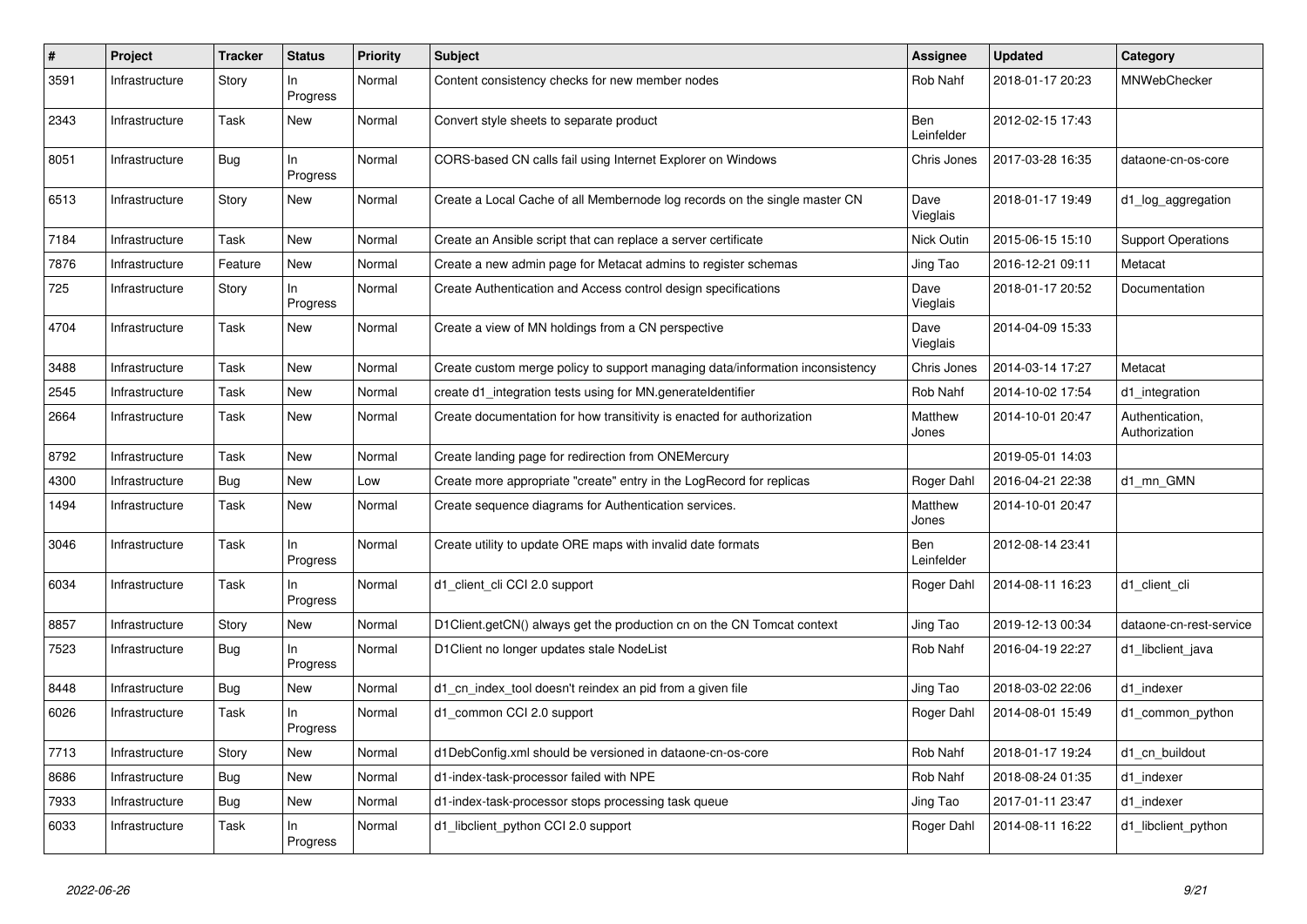| #    | <b>Project</b> | <b>Tracker</b> | <b>Status</b>   | <b>Priority</b> | Subject                                                                                                                 | Assignee             | <b>Updated</b>                  | Category                  |
|------|----------------|----------------|-----------------|-----------------|-------------------------------------------------------------------------------------------------------------------------|----------------------|---------------------------------|---------------------------|
| 8022 | Infrastructure | Story          | New             | Normal          | d1_log_aggregation has different version of Hazelcast than the rest of CN stack.<br>Hazelcast version very out of date. | Rob Nahf             | 2018-01-09 19:10                | d1_log_aggregation        |
| 8161 | Infrastructure | <b>Bug</b>     | New             | Normal          | d1-processing Out of Memory Error                                                                                       | Dave<br>Vieglais     | 2018-02-20 16:19                | d1_process_daemon         |
| 7650 | Infrastructure | Story          | <b>New</b>      | Normal          | DAO for SystemMetadata changes the SystemMetadata.replicationPolicy                                                     | Rob Nahf             | 2018-01-17 19:31                | d1 cn common              |
| 7922 | Infrastructure | Task           | New             | Normal          | <b>DataONE Accessibility</b>                                                                                            | Isis Serna           | 2016-10-31 23:05                |                           |
| 6060 | Infrastructure | Bug            | New             | Normal          | dataone-cn-index install should fail if subtasks fail                                                                   |                      | Robert Waltz   2016-08-10 20:58 | d1_cn_buildout            |
| 4142 | Infrastructure | Bug            | New             | Normal          | dataone-cn-processdaemon prerm needs to be reconfiguration friendly                                                     |                      | Robert Waltz   2016-08-10 20:58 | d1 cn buildout            |
| 4188 | Infrastructure | Story          | In.<br>Progress | Normal          | dataone Exception definition and implementation requires clarification                                                  | Dave<br>Vieglais     | 2018-01-17 20:05                | d1_schemas                |
| 3762 | Infrastructure | Feature        | New             | Low             | DataONE software download statistics                                                                                    | Roger Dahl           | 2014-10-01 21:32                | d1_dashboard              |
| 6483 | Infrastructure | Task           | New             | Normal          | DataONE xsede VM at ORC                                                                                                 | Michael<br>Campfield | 2014-10-24 10:54                |                           |
| 8601 | Infrastructure | Decision       | New             | Normal          | Decide on a URI space for DataONE resources                                                                             |                      | 2018-07-18 21:42                |                           |
| 1484 | Infrastructure | Task           | New             | Normal          | Decide on format for Principals                                                                                         | Matthew<br>Jones     | 2014-10-01 20:47                |                           |
| 3643 | Infrastructure | Task           | New             | Normal          | Decide on future of stage-2 environment                                                                                 | Robert Waltz         | 2015-01-14 00:41                |                           |
| 2660 | Infrastructure | Task           | New             | Normal          | Deciding on a key size for D1 certs                                                                                     | Dave<br>Vieglais     | 2014-10-02 17:21                | Documentation             |
| 8736 | Infrastructure | Story          | New             | Normal          | Decouple the index generator to the hazelcast system metadata map                                                       |                      | 2019-01-22 19:27                | d1_indexer                |
| 6499 | Infrastructure | Feature        | New             | Normal          | define and implement addFormat() method                                                                                 | Rob Nahf             | 2016-06-22 16:51                | Architecture Design       |
| 1471 | Infrastructure | Task           | New             | Normal          | Define implicit curator role at Member Nodes.                                                                           | Matthew<br>Jones     | 2014-10-01 20:47                |                           |
| 8862 | Infrastructure | Story          | New             | Normal          | Deploy a new dataone-cn-rest release                                                                                    | Jing Tao             | 2020-04-23 16:24                |                           |
| 8514 | Infrastructure | Task           | New             | Normal          | deploy new Metacat / synchronization slows down because of increased cn.create<br>times                                 | Rob Nahf             | 2018-03-22 17:07                | d1_synchronization        |
| 5141 | Infrastructure | Story          | In<br>Progress  | Normal          | Describe the mn.updateSystemMetadata behavior in use case document                                                      | Dave<br>Vieglais     | 2018-01-17 19:58                | Documentation             |
| 2123 | Infrastructure | Task           | New             | Normal          | Description of serialVersion                                                                                            | Dave<br>Vieglais     | 2014-10-02 17:21                | Documentation             |
| 2944 | Infrastructure | Story          | New             | Normal          | Design and implement a MN kill switch mechanism                                                                         | Dave<br>Vieglais     | 2018-01-17 20:30                | <b>Support Operations</b> |
| 1073 | Infrastructure | Task           | New             | Normal          | Design client application authentication redirection approach                                                           | Matthew<br>Jones     | 2014-10-01 20:47                | d1_identity_manager       |
| 2169 | Infrastructure | Task           | In<br>Progress  | Normal          | Design content and layout for status page                                                                               | Dave<br>Vieglais     | 2012-03-14 20:40                | d1_monitor                |
| 1482 | Infrastructure | Task           | New             | Normal          | Design mechanism to collapse two accounts into one                                                                      | Matthew<br>Jones     | 2014-10-01 20:47                |                           |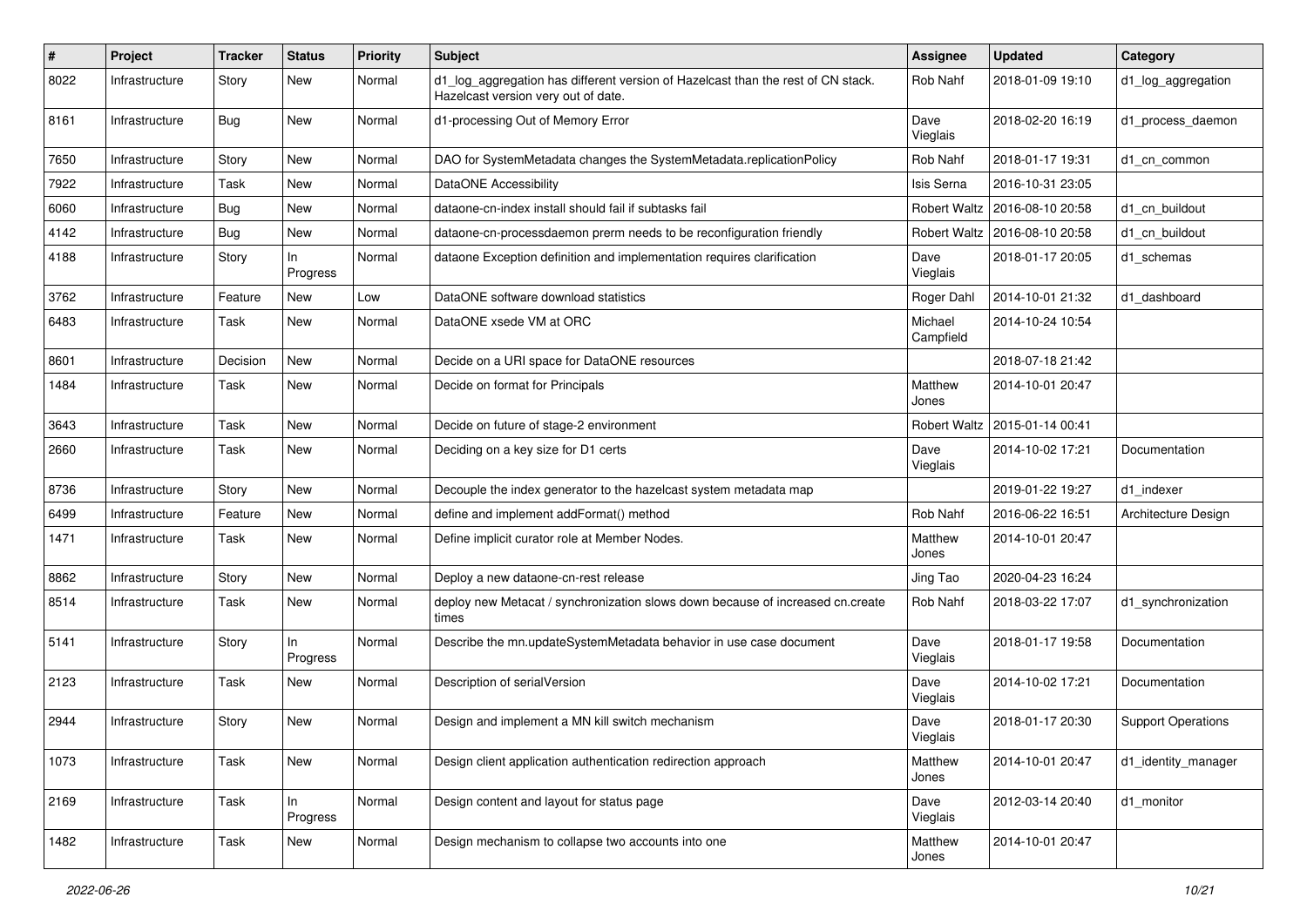| $\#$ | Project        | Tracker | <b>Status</b>   | <b>Priority</b> | <b>Subject</b>                                                                                  | <b>Assignee</b>        | <b>Updated</b>   | Category                         |
|------|----------------|---------|-----------------|-----------------|-------------------------------------------------------------------------------------------------|------------------------|------------------|----------------------------------|
| 2035 | Infrastructure | Task    | New             | Normal          | Design nagios system for monitoring CN locations                                                | Nick Outin             | 2014-09-24 18:29 | d1 monitor                       |
| 3156 | Infrastructure | Task    | New             | Low             | Design Review: resource map indexing strategy                                                   | Skye<br>Roseboom       | 2012-08-27 18:51 | d1 indexer                       |
| 1474 | Infrastructure | Task    | New             | Normal          | Design verification process for new accounts                                                    | Matthew<br>Jones       | 2014-10-01 20:47 |                                  |
| 5988 | Infrastructure | Task    | New             | Normal          | Determine cause of Idap "server not responding" errors between prod CNs                         | Jing Tao               | 2014-07-22 23:18 | Hardware                         |
| 7668 | Infrastructure | Story   | New             | Normal          | Determine how indexing of data packages should work                                             | Jing Tao               | 2018-01-17 19:28 | d1 indexer                       |
| 8084 | Infrastructure | Story   | New             | Normal          | determine the backup strategy for rabbitMQ                                                      | Rob Nahf               | 2018-01-17 18:46 | d1 indexer                       |
| 5498 | Infrastructure | Task    | New             | Normal          | Determine the cause of the Jun2014 cn-orc-1 out of memory issue                                 | Michael<br>Campfield   | 2014-10-31 19:11 | Environment.Production           |
| 4246 | Infrastructure | Task    | In<br>Progress  | Normal          | Determine why cn-stage-ucsb-1 LDAP syncrepl is failing                                          | Michael<br>Campfield   | 2014-10-31 17:42 | Environment.Stage1               |
| 8081 | Infrastructure | Story   | ln.<br>Progress | Normal          | develop federated broker configuration for indexing                                             | Rob Nahf               | 2018-01-17 18:46 | d1_indexer                       |
| 2688 | Infrastructure | Task    | New             | Normal          | Develop guidelines for how Subject entries are handled - creation, normalization,<br>comparison | Dave<br>Vieglais       | 2014-09-24 18:27 | Documentation                    |
| 7559 | Infrastructure | Story   | New             | Normal          | Develop plan for securing application passwords in the CN stack                                 | Dave<br>Vieglais       | 2018-01-17 19:34 | Architecture Design              |
| 8061 | Infrastructure | Story   | New             | Normal          | develop queue-based processing system for the CN                                                | Rob Nahf               | 2018-01-17 19:00 | Architecture Design              |
| 1035 | Infrastructure | Task    | In<br>Progress  | Normal          | Develop reference architecture documents                                                        | <b>Bruce</b><br>Wilson | 2011-03-03 19:26 | Documentation                    |
| 8780 | Infrastructure | Feature | New             | Normal          | Develop support for DataCite 4.0 and 4.1 and 4.2                                                | Dave<br>Vieglais       | 2019-03-30 20:38 | d1_indexer                       |
| 7176 | Infrastructure | Task    | New             | Normal          | Develop textual documentation for certificate management                                        | Dave<br>Vieglais       | 2015-06-10 01:33 | Documentation                    |
| 7177 | Infrastructure | Task    | New             | Normal          | Develop video documentation for certificate management                                          | Dave<br>Vieglais       | 2015-06-10 01:33 | Documentation                    |
| 8106 | Infrastructure | Bug     | Testing         | Normal          | Difficulty Distinguishing Between Different Kinds of Failed Sync "Not Found" Error<br>Messages  | Rob Nahf               | 2018-02-20 16:57 | d1_synchronization               |
| 4120 | Infrastructure | Task    | New             | Normal          | Display total data downloads in the SummaryView header                                          | Skye<br>Roseboom       | 2014-03-31 17:41 | d1 dashboard                     |
| 6167 | Infrastructure | Task    | New             | Normal          | Docs for CNRead.search() say "SOLR" in capital but actual API expects "solr" in<br>lower case   | Dave<br>Vieglais       | 2014-10-02 17:21 | Documentation                    |
| 8238 | Infrastructure | Task    | New             | Normal          | Document contacts and procedure for using KU ORCID membership API key                           | Dave<br>Vieglais       | 2018-01-09 02:22 | Authentication,<br>Authorization |
| 2018 | Infrastructure | Task    | New             | Normal          | document DataONE CA operations procedures                                                       | Matthew<br>Jones       | 2012-04-23 17:53 | <b>Support Operations</b>        |
| 2033 | Infrastructure | Task    | New             | Normal          | Document hardware / CN administrators and their contact info                                    | Dave<br>Vieglais       | 2014-09-24 18:29 | Management                       |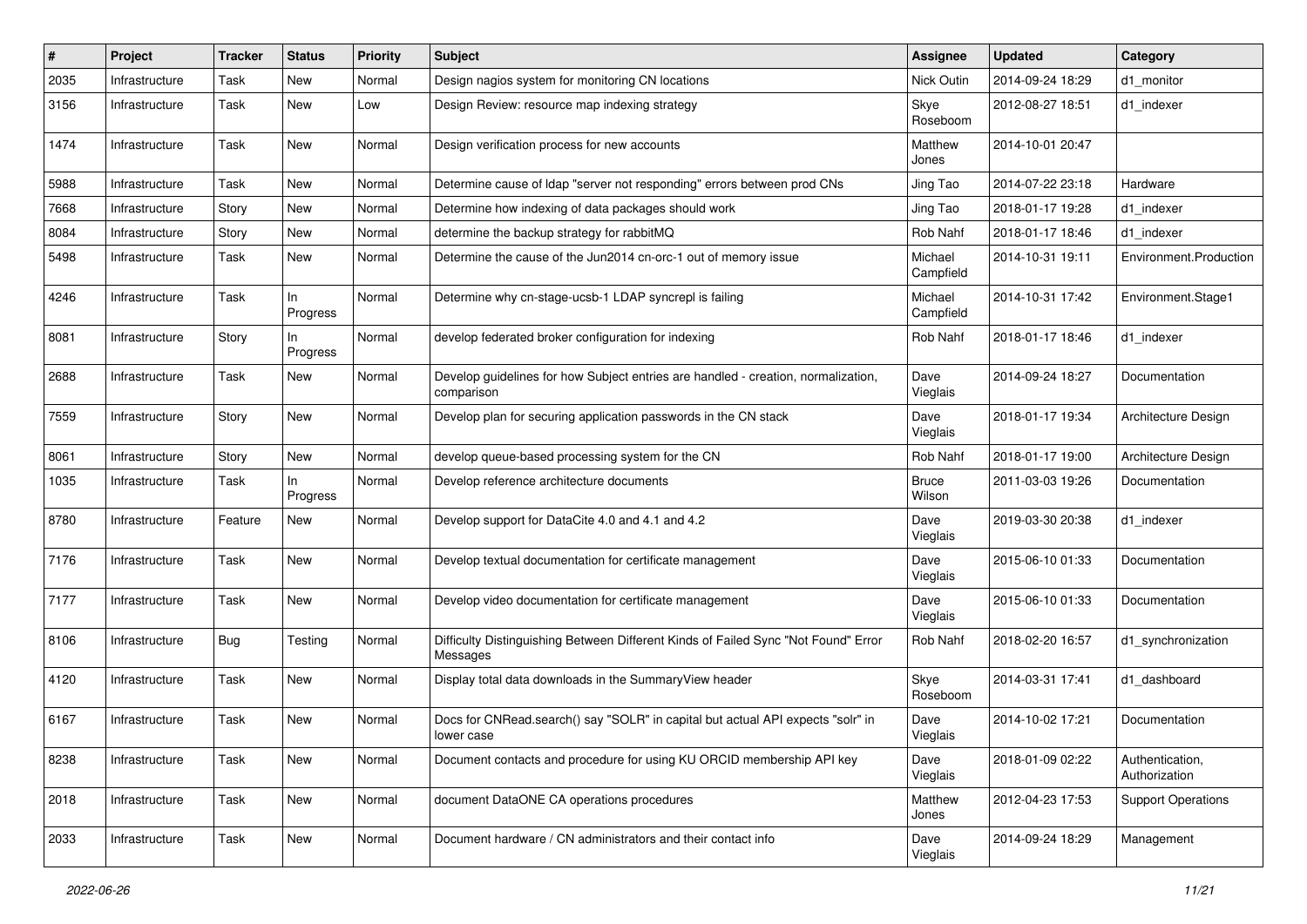| #    | Project        | Tracker | <b>Status</b>  | <b>Priority</b> | <b>Subject</b>                                                                                                     | Assignee            | <b>Updated</b>   | Category                         |
|------|----------------|---------|----------------|-----------------|--------------------------------------------------------------------------------------------------------------------|---------------------|------------------|----------------------------------|
| 8171 | Infrastructure | Task    | New            | Normal          | Document hazelcast components to be moved to postgres storage                                                      | Monica Ihli         | 2017-09-01 15:25 |                                  |
| 8169 | Infrastructure | Task    | New            | Normal          | Document process for changing the postgres master                                                                  | Monica Ihli         | 2017-09-01 15:09 |                                  |
| 2549 | Infrastructure | Task    | New            | Normal          | document the decision                                                                                              | Matthew<br>Jones    | 2012-03-27 22:03 | Authentication,<br>Authorization |
| 7883 | Infrastructure | Task    | New            | Normal          | Document the log files of relevance on Coordinating Nodes                                                          |                     | 2016-09-09 20:20 |                                  |
| 3811 | Infrastructure | Task    | New            | Normal          | Document the "non-standard" certificates being used for accessing content in<br>DataONE and it's member nodes      | Rob Nahf            | 2014-09-24 18:27 | <b>Support Operations</b>        |
| 3308 | Infrastructure | Task    | New            | Normal          | Document the process for removing content contributed from a specific member<br>node and/or the entire member node | Dave<br>Vieglais    | 2014-03-14 18:29 | <b>Support Operations</b>        |
| 2031 | Infrastructure | Task    | <b>New</b>     | Normal          | Document the structure and interconnections of VM host hardware at UCSB                                            | <b>Nick Outin</b>   | 2014-09-24 18:29 | Hardware                         |
| 2030 | Infrastructure | Task    | New            | Normal          | Document the structure and interconnections of VM host hardware at UNM                                             | Dave<br>Vieglais    | 2014-09-24 18:29 | Hardware                         |
| 2028 | Infrastructure | Task    | New            | Normal          | Document VM specifications for CNs                                                                                 | Dave<br>Vieglais    | 2014-09-24 18:29 | Management                       |
| 2029 | Infrastructure | Task    | New            | Normal          | Document VM specifications for replication MNs                                                                     | Dave<br>Vieglais    | 2014-09-24 18:29 | Management                       |
| 8109 | Infrastructure | Story   | New            | Normal          | Does authentication token need to include group information?                                                       | Dave<br>Vieglais    | 2018-01-17 18:45 | Authentication,<br>Authorization |
| 8696 | Infrastructure | Bug     | New            | Urgent          | double indexing of a resource map and another not processed because of resource<br>contention (lock) on member     | Rob Nahf            | 2018-09-12 00:22 | d1 indexer                       |
| 8196 | Infrastructure | Bug     | <b>New</b>     | Normal          | Duplicated replicas in the system metadata                                                                         | Jing Tao            | 2017-10-18 17:19 | d1_replication                   |
| 8367 | Infrastructure | Story   | New            | Normal          | Duplicate jenkins jobs from UNM to UCSB                                                                            | Dave<br>Vieglais    | 2019-01-22 19:25 | <b>Support Operations</b>        |
| 7178 | Infrastructure | Bug     | New            | Normal          | duplicate replica information on mn-demo-5                                                                         | <b>Robert Waltz</b> | 2015-07-01 20:14 | d1_replication                   |
| 8849 | Infrastructure | Story   | New            | Normal          | During sync, the CN does not detect error returned from getChecksum()                                              | Jing Tao            | 2019-11-06 22:07 |                                  |
| 6396 | Infrastructure | Task    | In<br>Progress | Normal          | embed jetty server in d1_integration to run WebTests locally                                                       | Rob Nahf            | 2014-10-01 20:34 | MNWebChecker                     |
| 4278 | Infrastructure | Story   | New            | Normal          | EML indexing - handle multiple temporalCoverage and spatialCoverage elements                                       | Jing Tao            | 2018-01-17 20:04 | d1_indexer                       |
| 3328 | Infrastructure | Task    | New            | Normal          | Enable a data preview from the search results page                                                                 | Chris Jones         | 2012-10-23 19:34 | d1 mercury                       |
| 8150 | Infrastructure | Task    | New            | Normal          | Enable CN certificate to alter authoritativeMN property in SystemMetadata                                          | Jing Tao            | 2017-07-19 21:27 |                                  |
| 8167 | Infrastructure | Story   | New            | Normal          | Enable postgres replication between Coordinating Nodes                                                             | Monica Ihli         | 2018-01-09 19:10 | dataone-cn-os-core               |
| 3616 | Infrastructure | Task    | New            | Normal          | Enable ServiceMethodRestriction support in Metacat                                                                 | Chris Jones         | 2013-02-27 16:28 | Metacat                          |
| 8155 | Infrastructure | Story   | In<br>Progress | Normal          | Ensure GMN fully supports the Package API                                                                          | Roger Dahl          | 2018-01-17 18:43 | d1_mn_GMN                        |
| 7949 | Infrastructure | Task    | New            | Normal          | Ensure that there's no race condition where an entry can be added to "IN<br>PROCESS" if it is already present      | Jing Tao            | 2017-02-27 17:55 |                                  |
| 2151 | Infrastructure | Task    | New            | Normal          | Ensuring that cited objects are not deleted                                                                        |                     | 2011-12-23 04:20 |                                  |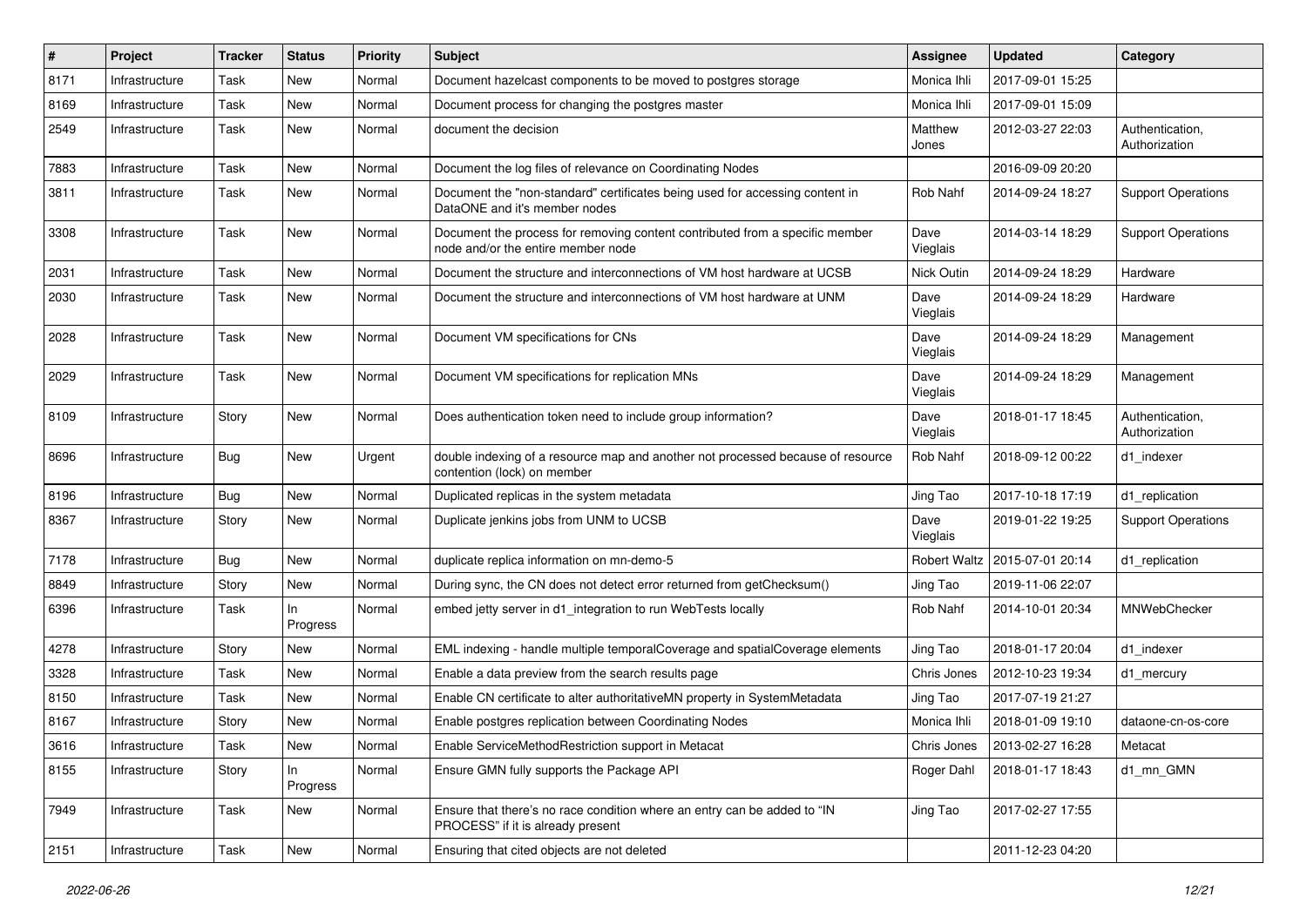| $\sharp$ | Project        | <b>Tracker</b> | <b>Status</b>  | Priority | <b>Subject</b>                                                                                                           | Assignee              | <b>Updated</b>   | Category                  |
|----------|----------------|----------------|----------------|----------|--------------------------------------------------------------------------------------------------------------------------|-----------------------|------------------|---------------------------|
| 8869     | Infrastructure | Story          | New            | Normal   | Equivalent identities show owning different amount of packages.                                                          | Jing Tao              | 2020-09-24 22:34 | d1 indexer                |
| 4091     | Infrastructure | Story          | New            | Normal   | <b>ESRI GeoPortal MN stack</b>                                                                                           |                       | 2013-10-15 13:36 |                           |
| 8168     | Infrastructure | Task           | New            | Normal   | Evaluate options for postgres replication configuration                                                                  | Monica Ihli           | 2017-09-01 15:11 |                           |
| 3438     | Infrastructure | Task           | New            | Normal   | Evaluate utility of schema.org                                                                                           |                       | 2012-12-21 16:15 | Documentation             |
| 7104     | Infrastructure | Task           | New            | Normal   | Event index reindexing shouldn't require re-harvest from MNs                                                             |                       | 2015-07-09 15:34 | d1_log_aggregation        |
| 8227     | Infrastructure | Story          | In<br>Progress | Normal   | ExceptionHandler regurgitates long html pages into the wrapping ServiceFailure<br>message, which goes into CN log files. | Rob Nahf              | 2018-01-09 19:10 | d1 common java            |
| 2794     | Infrastructure | Task           | New            | Normal   | Exceptions: Remove unsupported exception serializations and add "header<br>serialization"                                | Dave<br>Vieglais      | 2014-10-02 17:21 | Documentation             |
| 8228     | Infrastructure | Bug            | New            | Normal   | Excessive replicas requested by integration test                                                                         | Rob Nahf              | 2018-03-02 21:52 | d1 integration            |
| 7698     | Infrastructure | Bug            | New            | Low      | Exclude SLF4J jars in d1 solr extensions.jar                                                                             |                       | 2016-03-28 16:22 | d1_cn_solr_extensions     |
| 8755     | Infrastructure | Task           | New            | Normal   | Expand EML indexing support for EML 2.2                                                                                  | <b>Bryce</b><br>Mecum | 2019-08-15 01:50 |                           |
| 1472     | Infrastructure | Task           | New            | Normal   | Explain revocation policies via MN curator.                                                                              | Matthew<br>Jones      | 2014-10-01 20:47 |                           |
| 3468     | Infrastructure | Task           | New            | Normal   | Explore how CN.listObject can effectively use auto-incremented key                                                       | Ben<br>Leinfelder     | 2013-01-08 18:35 | Documentation             |
| 5137     | Infrastructure | Task           | New            | Normal   | Fix DataONE CA chain file location in cn-buildout                                                                        | Chris Jones           | 2014-04-25 15:06 | d1 cn buildout            |
| 1502     | Infrastructure | Task           | New            | Normal   | Fix hierarchy of permission levels.                                                                                      | Matthew<br>Jones      | 2014-10-01 20:47 | Documentation             |
| 3596     | Infrastructure | Task           | <b>New</b>     | Normal   | Fix Merritt Repository resource map typing of triple objects                                                             | John Kunze            | 2013-02-19 02:27 | mn.Merritt                |
| 4303     | Infrastructure | <b>Bug</b>     | New            | Low      | Fix potential bug where an object could be created and accepted for replication<br>simultaneously.                       | Roger Dahl            | 2016-04-21 22:38 | d1 mn GMN                 |
| 8779     | Infrastructure | Story          | New            | Normal   | ForesiteResourceMap performance issue                                                                                    | Rob Nahf              | 2019-03-25 18:48 | d1_indexer                |
| 3333     | Infrastructure | Task           | New            | Low      | Generalize mk_* scripts for host name                                                                                    | Dave<br>Vieglais      | 2012-10-11 18:50 | <b>Support Operations</b> |
| 8210     | Infrastructure | Feature        | New            | Normal   | Generate daily reports by member node of discrepancies between CN vs MN content                                          |                       | 2017-10-25 18:50 |                           |
| 8052     | Infrastructure | <b>Bug</b>     | New            | Normal   | Geohashed value is incorrect                                                                                             | Peter<br>Slaughter    | 2017-04-07 22:06 | d1_indexer                |
| 8500     | Infrastructure | Bug            | New            | High     | Geohash not calculated properly                                                                                          | Jing Tao              | 2018-03-14 17:06 | d1_indexer                |
| 3115     | Infrastructure | Task           | New            | Normal   | Get R client into working state.                                                                                         | Andrew<br>Pippin      | 2012-08-02 17:32 |                           |
| 7774     | Infrastructure | Task           | New            | Normal   | GMN: Move to Let's Encrypt                                                                                               |                       | 2016-05-09 22:16 |                           |
| 7825     | Infrastructure | Bug            | New            | Normal   | Hazelcast service stops working after a while                                                                            | Jing Tao              | 2016-06-07 18:53 | Metacat                   |
| 8734     | Infrastructure | Story          | New            | Normal   | Hazelcast shutdown tied to out of memory exception!                                                                      | Rob Nahf              | 2018-10-18 16:55 | Metacat                   |
| 1236     | Infrastructure | Task           | New            | Normal   | Highly variable response times from cn.dataone.org                                                                       |                       | 2011-01-17 16:34 | d1_cn_service             |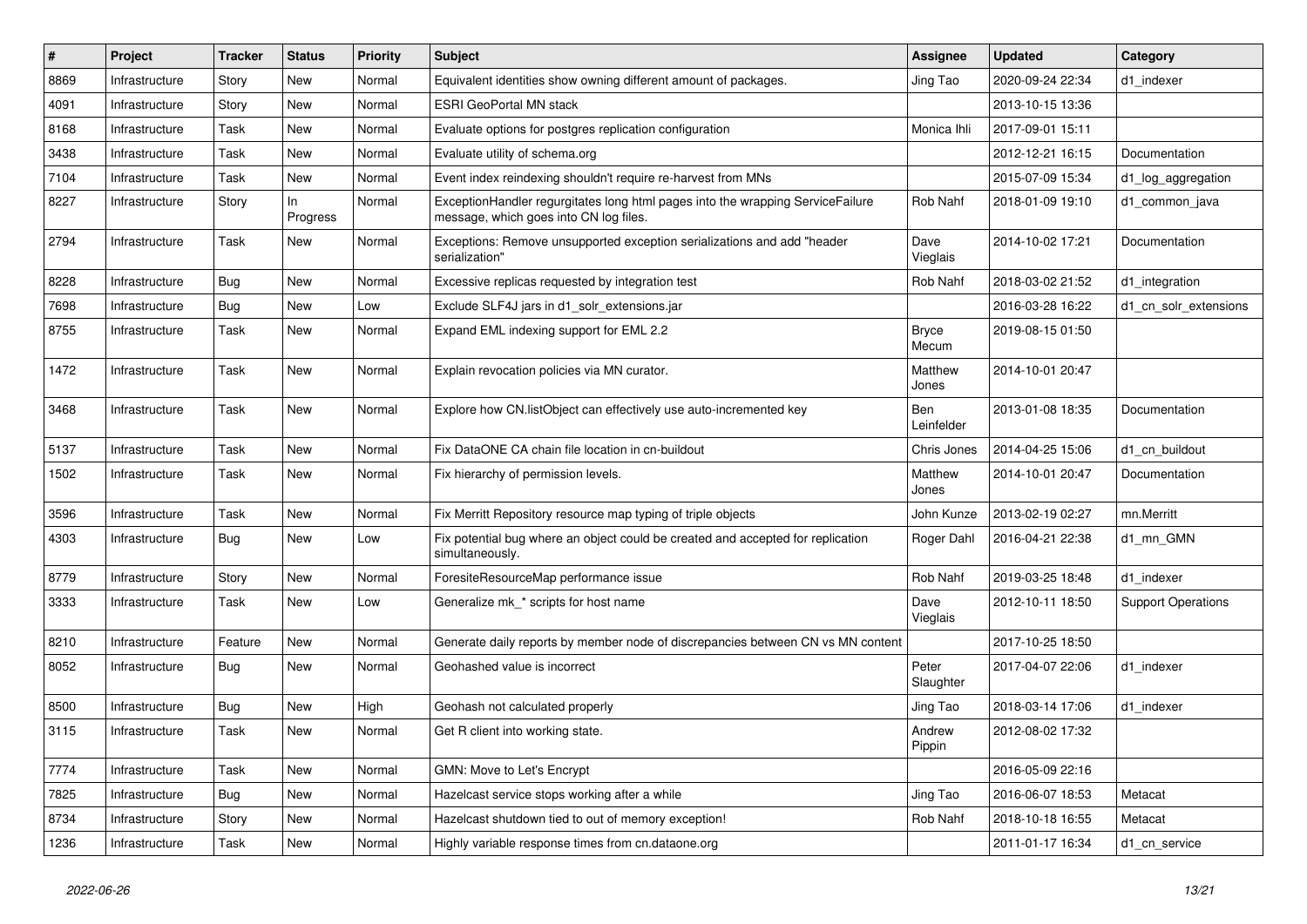| #    | Project        | <b>Tracker</b> | <b>Status</b>   | <b>Priority</b> | <b>Subject</b>                                                                                                                    | Assignee          | <b>Updated</b>                  | Category                  |
|------|----------------|----------------|-----------------|-----------------|-----------------------------------------------------------------------------------------------------------------------------------|-------------------|---------------------------------|---------------------------|
| 7716 | Infrastructure | Story          | In<br>Progress  | Normal          | How to facilitate resubmission of sync Failures?                                                                                  | Dave<br>Vieglais  | 2018-01-17 19:22                | d1 synchronization        |
| 1414 | Infrastructure | Task           | New             | Normal          | How to represent additional Node attributes.                                                                                      |                   | 2011-03-09 06:16                |                           |
| 1518 | Infrastructure | Task           | New             | Normal          | How to support caching                                                                                                            |                   | 2011-05-04 14:33                |                           |
| 1519 | Infrastructure | Task           | New             | Normal          | HTTP Byte Range Requests                                                                                                          |                   | 2011-05-04 14:34                |                           |
| 8738 | Infrastructure | Story          | In<br>Progress  | Normal          | HZEventFilter performance decline with increased task queue                                                                       | Rob Nahf          | 2018-10-30 04:10                | d1_indexer                |
| 3810 | Infrastructure | Task           | New             | Normal          | Identify and setup location for user oriented operational docs                                                                    | Dave<br>Vieglais  | 2014-09-24 18:27                | <b>Support Operations</b> |
| 1061 | Infrastructure | Task           | In<br>Progress  | Normal          | Identify approach to IdentityMapping                                                                                              | Matthew<br>Jones  | 2014-10-01 20:47                |                           |
| 8506 | Infrastructure | Task           | New             | Normal          | Identify ISO metadata terms appropriate for population of data citation elements of<br>the solr search index                      |                   | 2018-10-04 18:17                |                           |
| 8170 | Infrastructure | Task           | <b>New</b>      | Normal          | Identify the components that are currently managed in LDAP on the Coordinating<br>Nodes and how these may be migrated to postgres | Monica Ihli       | 2017-09-01 15:20                |                           |
| 3373 | Infrastructure | Task           | New             | Normal          | If id contains "/", the MNode.getSysteMetadata method fails.                                                                      |                   | 2012-11-06 02:05                |                           |
| 991  | Infrastructure | Task           | New             | Low             | implement HEAD /resolve/ <guid></guid>                                                                                            |                   | 2010-10-13 22:02                |                           |
| 995  | Infrastructure | Task           | New             | Normal          | implement JSON formatted OLLs                                                                                                     |                   | 2010-10-25 16:45                |                           |
| 8082 | Infrastructure | Story          | New             | Normal          | implement SolrCloudClient to replace HttpService to allow concurrent updates of the<br>solr index from differen machines          | Rob Nahf          | 2018-01-09 19:10                | d1 indexer                |
| 6025 | Infrastructure | Task           | In<br>Progress  | Normal          | Implement support for CCI v2.0 in Python stack                                                                                    | Roger Dahl        | 2014-08-01 15:49                |                           |
| 8107 | Infrastructure | Feature        | New             | Normal          | Improved Node Synchronization Feedback - Leveraging<br>MNRead.synchronizationFailed()                                             |                   | 2017-06-27 16:46                | Architecture Design       |
| 3465 | Infrastructure | Task           | New             | Normal          | Improve Metacat listObject slicing                                                                                                | Ben<br>Leinfelder | 2013-01-08 18:54                | Metacat                   |
| 8499 | Infrastructure | Task           | New             | Normal          | Improve rendering of http://www.isotc211.org/2005/gmd-pangaea in search UI                                                        |                   | 2018-05-01 01:07                |                           |
| 3175 | Infrastructure | Task           | New             | Normal          | Include dataoneTypes.xsd in Metacat registered schemas                                                                            | Chris Jones       | 2012-10-05 14:23                | Metacat                   |
| 3610 | Infrastructure | Task           | In.<br>Progress | Normal          | Include ESRI-specific FGDC metadata schema in object format list                                                                  | Chris Jones       | 2013-07-03 00:23                | Environment.Production    |
| 4463 | Infrastructure | Story          | In.<br>Progress | Normal          | Incorporate Node Replication Policy into replication processing                                                                   | Rob Nahf          | 2018-01-17 20:03                | d1 replication            |
| 7767 | Infrastructure | Task           | New             | Normal          | In DataONE search results, move map display to map extent                                                                         | Dave<br>Vieglais  | 2016-05-04 18:31                |                           |
| 8537 | Infrastructure | Story          | New             | Normal          | indexer doesn't populate SID-defined relationships unless new resourceMap is<br>submitted                                         | Rob Nahf          | 2018-04-09 22:51                | d1_indexer                |
| 6044 | Infrastructure | <b>Bug</b>     | New             | Normal          | Indexer needs port 5432 open to localhost during postinst                                                                         |                   | Robert Waltz   2015-01-06 18:17 | d1_cn_buildout            |
| 8363 | Infrastructure | Story          | New             | Normal          | indexer shutdown generates index tasks                                                                                            | Rob Nahf          | 2018-09-24 15:25                | d1 indexer                |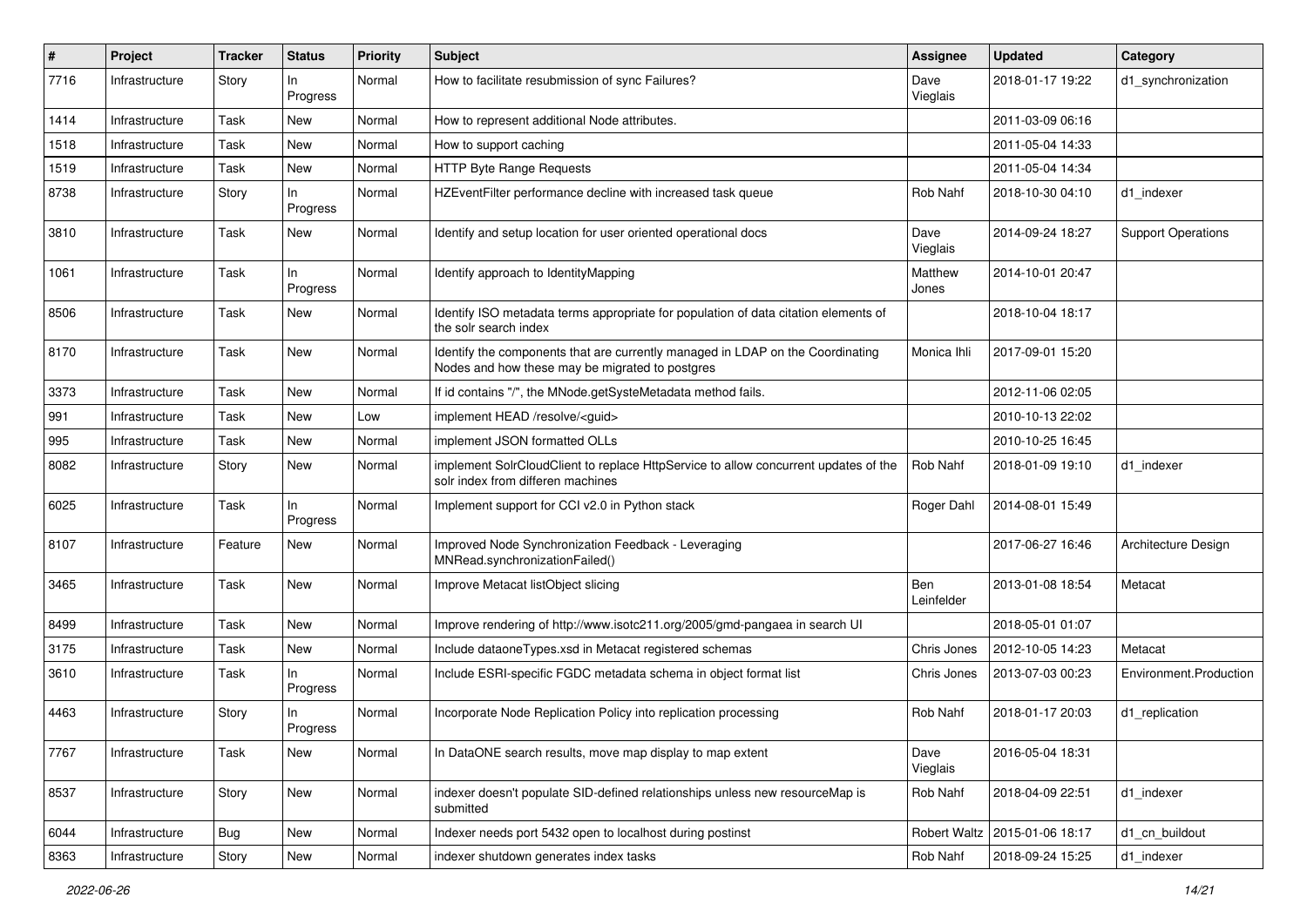| $\vert$ # | Project        | <b>Tracker</b> | <b>Status</b>   | <b>Priority</b> | <b>Subject</b>                                                                                                   | Assignee         | <b>Updated</b>   | Category                    |
|-----------|----------------|----------------|-----------------|-----------------|------------------------------------------------------------------------------------------------------------------|------------------|------------------|-----------------------------|
| 8702      | Infrastructure | Story          | <b>New</b>      | Normal          | Indexing Refactor Strategy                                                                                       | Rob Nahf         | 2018-09-24 18:05 | d1_indexer                  |
| 8731      | Infrastructure | Bug            | <b>New</b>      | Normal          | Indexing solr client method is building query with too many ORs, causing errors                                  | Rob Nahf         | 2018-10-04 22:25 | d1 indexer                  |
| 8724      | Infrastructure | Bug            | <b>New</b>      | Normal          | index out of bounds error in PortalCertificateManager                                                            | Rob Nahf         | 2018-10-02 19:11 | d1 portal                   |
| 8361      | Infrastructure | Bug            | New             | Normal          | index processor throws unhandled NPE if task systemMetadata is null                                              | Rob Nahf         | 2018-03-22 16:54 | d1 indexer                  |
| 8758      | Infrastructure | Story          | <b>New</b>      | Normal          | Index replicationStatus field                                                                                    | Jing Tao         | 2019-01-14 18:00 | d1_indexer                  |
| 8541      | Infrastructure | <b>Bug</b>     | <b>New</b>      | Normal          | index shutdown threw exception                                                                                   | Rob Nahf         | 2018-04-12 16:44 | d1_indexer                  |
| 8570      | Infrastructure | Bug            | <b>New</b>      | Normal          | index task not generated for a newly synchronized object                                                         | Jing Tao         | 2018-04-20 20:51 | d1 indexer                  |
| 8571      | Infrastructure | <b>Bug</b>     | In<br>Progress  | Normal          | IndexTool can't index a data object                                                                              | Jing Tao         | 2018-04-23 20:13 | d1_indexer                  |
| 8824      | Infrastructure | Task           | In.<br>Progress | High            | Install Apache 2.4.39 and disable TLSv1.3 on CNs                                                                 | Dave<br>Vieglais | 2019-06-19 12:11 |                             |
| 817       | Infrastructure | Task           | <b>New</b>      | Low             | Integration testing: Make Java and Python stack return values equal for each<br>function.                        | Roger Dahl       | 2012-10-08 18:47 |                             |
| 3656      | Infrastructure | Story          | <b>New</b>      | Normal          | integration testing: what are acceptable pids for update?                                                        | Roger Dahl       | 2018-01-17 20:22 |                             |
| 8540      | Infrastructure | Story          | <b>New</b>      | Normal          | interesting 15 minute Hazelcast timeout in IndexProcessor                                                        | Rob Nahf         | 2018-04-12 04:32 | d1 indexer                  |
| 1556      | Infrastructure | Task           | In<br>Progress  | High            | Interns mailing list                                                                                             |                  | 2011-05-12 23:02 |                             |
| 3492      | Infrastructure | Bug            | In<br>Progress  | Urgent          | Invalid PIDs in production (whitespace)                                                                          | Jing Tao         | 2017-04-27 15:31 | <b>Support Operations</b>   |
| 8815      | Infrastructure | Bug            | <b>New</b>      | Normal          | Investigate and fix failed sync/harvest of doi:10.18739/A2CH48                                                   |                  | 2019-06-04 23:26 |                             |
| 8172      | Infrastructure | Story          | In<br>Progress  | Normal          | investigate atomic updates for some solr updates                                                                 | Rob Nahf         | 2018-01-17 18:39 | d1 indexer                  |
| 8080      | Infrastructure | Task           | In<br>Progress  | Normal          | ioslate queue creation logic from processing logic from the queue definition logic                               | Rob Nahf         | 2017-05-09 22:55 | d1 indexer                  |
| 3509      | Infrastructure | Task           | <b>New</b>      | Normal          | Issue certificates from D1TestIntCA for dev environment nodes, and revoke<br>certificates signed by D1TestCA     | Chris Jones      | 2014-09-24 18:25 | <b>Support Operations</b>   |
| 3510      | Infrastructure | Task           | New             | Normal          | Issue certificates from D1TestIntCA for sandbox environment nodes, and revoke<br>certificates signed by D1TestCA | Chris Jones      | 2014-09-24 18:25 | <b>Support Operations</b>   |
| 3511      | Infrastructure | Task           | New             | Normal          | Issue certificates from D1TestIntCA for stage environment nodes, and revoke<br>certificates signed by D1TestCA   | Chris Jones      | 2014-09-24 18:25 | <b>Support Operations</b>   |
| 3512      | Infrastructure | Task           | <b>New</b>      | Normal          | Issue production client certificates for mn-{ucsb orc unm}-2.dataone.org replica target<br>nodes                 | Dave<br>Vieglais | 2013-01-23 16:34 | Environment.Production      |
| 8866      | Infrastructure | <b>Bug</b>     | <b>New</b>      | Normal          | Java client tools should set a custom user agent string                                                          |                  | 2020-07-15 22:43 |                             |
| 6062      | Infrastructure | <b>Bug</b>     | In<br>Progress  | Normal          | Jenkins not cascading builds in trunk                                                                            | Robert Waltz     | 2016-08-10 20:56 | Environment.Developme<br>nt |
| 2411      | Infrastructure | <b>Bug</b>     | In<br>Progress  | Normal          | knb MNs and CNs allow self-signed certificates to connect                                                        | Chris Jones      | 2014-10-01 22:22 | Environment.Developme<br>nt |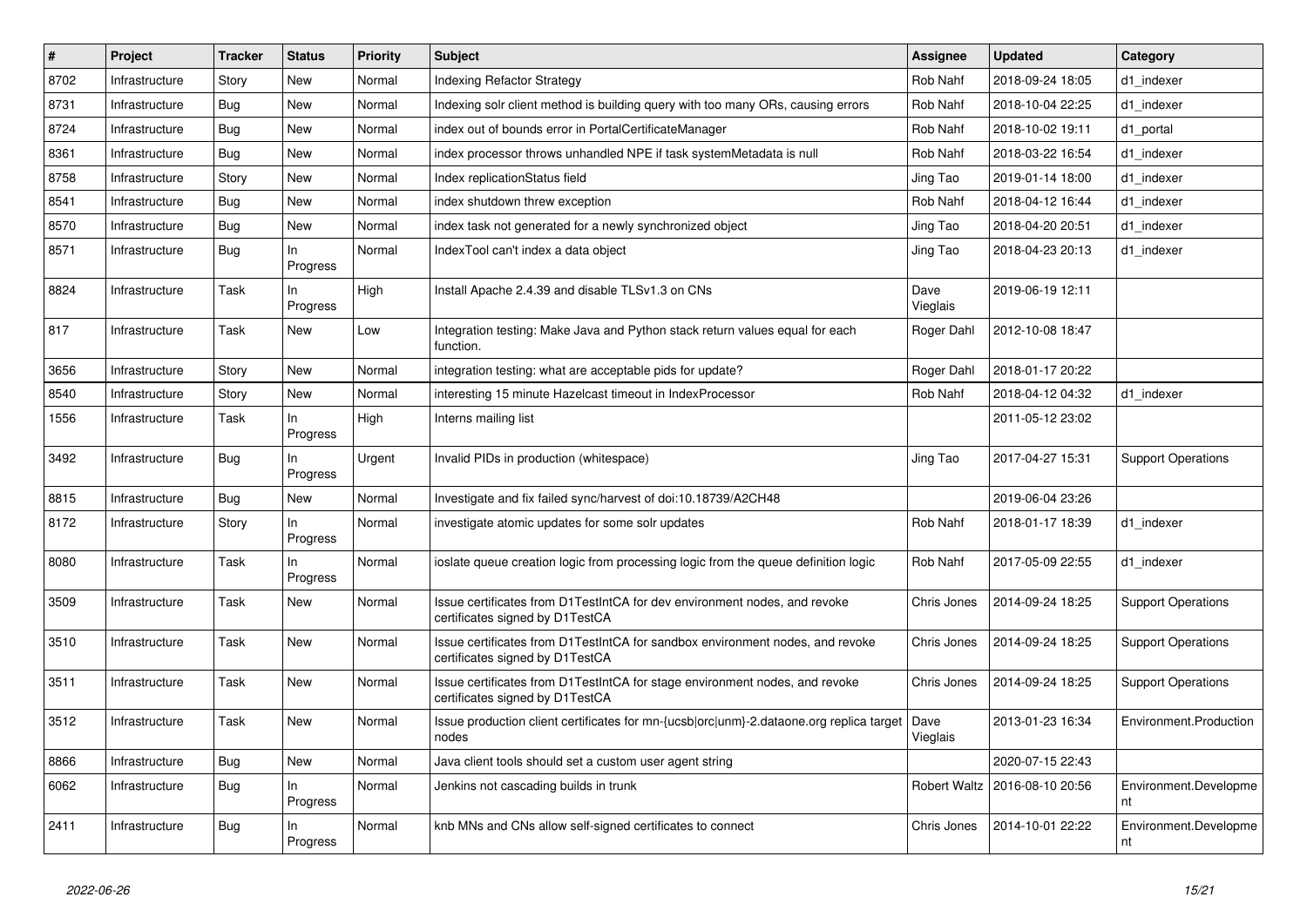| #    | Project        | <b>Tracker</b> | <b>Status</b>   | <b>Priority</b> | <b>Subject</b>                                                                                                          | Assignee              | <b>Updated</b>                  | Category               |
|------|----------------|----------------|-----------------|-----------------|-------------------------------------------------------------------------------------------------------------------------|-----------------------|---------------------------------|------------------------|
| 3108 | Infrastructure | Task           | New             | Normal          | lastHarvested date is always equal to the current time.                                                                 | Dave<br>Vieglais      | 2012-07-30 22:11                |                        |
| 8115 | Infrastructure | Bug            | New             | Normal          | LDAP logging is set to DEBUG on production CNs                                                                          | Rob Nahf              | 2017-12-26 18:29                | dataone-cn-os-core     |
| 3572 | Infrastructure | Bug            | New             | Normal          | LDAP not updated for Node when synchronized set to true                                                                 |                       | Robert Waltz   2014-10-01 22:56 | d1_cn_node_registry    |
| 1001 | Infrastructure | Task           | <b>New</b>      | Normal          | Link documentation living with projects into ArchitectureDocs                                                           |                       | 2010-10-21 14:55                |                        |
| 6624 | Infrastructure | Task           | New             | Normal          | link Node Identity arch. spec. to OperationDocs Node Reg page                                                           |                       | 2014-11-21 20:29                | Documentation          |
| 2133 | Infrastructure | Task           | New             | Normal          | listObjects() datetime slicing                                                                                          |                       | 2011-12-12 23:15                |                        |
| 1335 | Infrastructure | Task           | New             | Normal          | Local caching of the d1 schema.                                                                                         |                       | 2011-02-09 22:56                |                        |
| 8602 | Infrastructure | Story          | New             | Normal          | Log aggregation and augmentation process mid 2018 updates                                                               | Dave<br>Vieglais      | 2018-06-07 20:49                | d1_log_aggregation     |
| 8603 | Infrastructure | Bug            | New             | Normal          | log aggregation incorrectly assigning location information                                                              | Dave<br>Vieglais      | 2018-06-07 20:52                | d1_log_aggregation     |
| 7688 | Infrastructure | Bug            | New             | Normal          | LogAggregation unable to change BaseURLs upon updateNodeCapabilities<br>notification                                    | Dave<br>Vieglais      | 2018-01-02 12:02                | d1_log_aggregation     |
| 7538 | Infrastructure | Task           | New             | Normal          | look at nodeFactory in how it builds mock CNodes                                                                        | <b>Rob Nahf</b>       | 2015-12-10 17:03                | d1_libclient_java      |
| 7607 | Infrastructure | Task           | New             | Normal          | LTER_EUROPE refuses the production CN from harvesting log records                                                       | Laura<br>Moyers       | 2016-06-09 16:34                | Environment.Production |
| 8853 | Infrastructure | Story          | New             | Normal          | Make cn.resolve smarter                                                                                                 |                       | 2019-11-15 16:50                |                        |
| 4136 | Infrastructure | Task           | In<br>Progress  | Normal          | Make cosmetic changes to the distribution map                                                                           | Chris Jones           | 2014-03-31 17:41                | d1 dashboard           |
| 1473 | Infrastructure | Task           | New             | Normal          | Make default access policy explicit in Authz docs.                                                                      | Matthew<br>Jones      | 2014-10-01 20:47                |                        |
| 8775 | Infrastructure | Task           | In.<br>Progress | Normal          | Make taxonomic rank fields in Solr index non-case-sensitive                                                             | <b>Bryce</b><br>Mecum | 2019-03-11 23:35                |                        |
| 8376 | Infrastructure | Feature        | New             | Normal          | Make the script file - insertOrUpdateObjectFormatList.sh (in metacat cn buildout)<br>change the user name automatically | Jing Tao              | 2018-02-21 22:48                | d1_cn_buildout         |
| 8470 | Infrastructure | Story          | New             | Normal          | Make the spring context of the d1_index_processor daemon more configurable                                              | Jing Tao              | 2018-03-22 16:53                | d1_indexer             |
| 7605 | Infrastructure | Story          | New             | Normal          | MemberNodes not authorizing CN to harvest log records                                                                   | Dave<br>Vieglais      | 2018-01-17 19:33                | Environment.Production |
| 6395 | Infrastructure | Story          | In<br>Progress  | Normal          | Menber Node testers are stuck when the MNWebTester hangs / crashes                                                      | Rob Nahf              | 2018-01-17 19:51                | MNWebChecker           |
| 8811 | Infrastructure | Task           | New             | Normal          | Merge 2.3.9 changes to trunk                                                                                            | Jing Tao              | 2019-05-21 13:06                |                        |
| 8837 | Infrastructure | Story          | New             | Normal          | Merge the changes from metacat's feature-project-indexing branch to<br>d1_cn_index_processor                            | Jing Tao              | 2019-08-16 17:18                | d1 indexer             |
| 3047 | Infrastructure | <b>Bug</b>     | In<br>Progress  | Normal          | Metacat allows whitespace in Identifiers                                                                                | Ben<br>Leinfelder     | 2018-11-13 21:44                |                        |
| 4210 | Infrastructure | Task           | Testing         | Immediate       | Metacat does not set serialVersion correctly in CNodeService archive() or delete()                                      | Chris Jones           | 2013-12-20 16:12                | Metacat                |
| 8224 | Infrastructure | Task           | New             | Normal          | metacat not promoting node token privs for solr                                                                         | Jing Tao              | 2017-12-04 19:33                | Metacat                |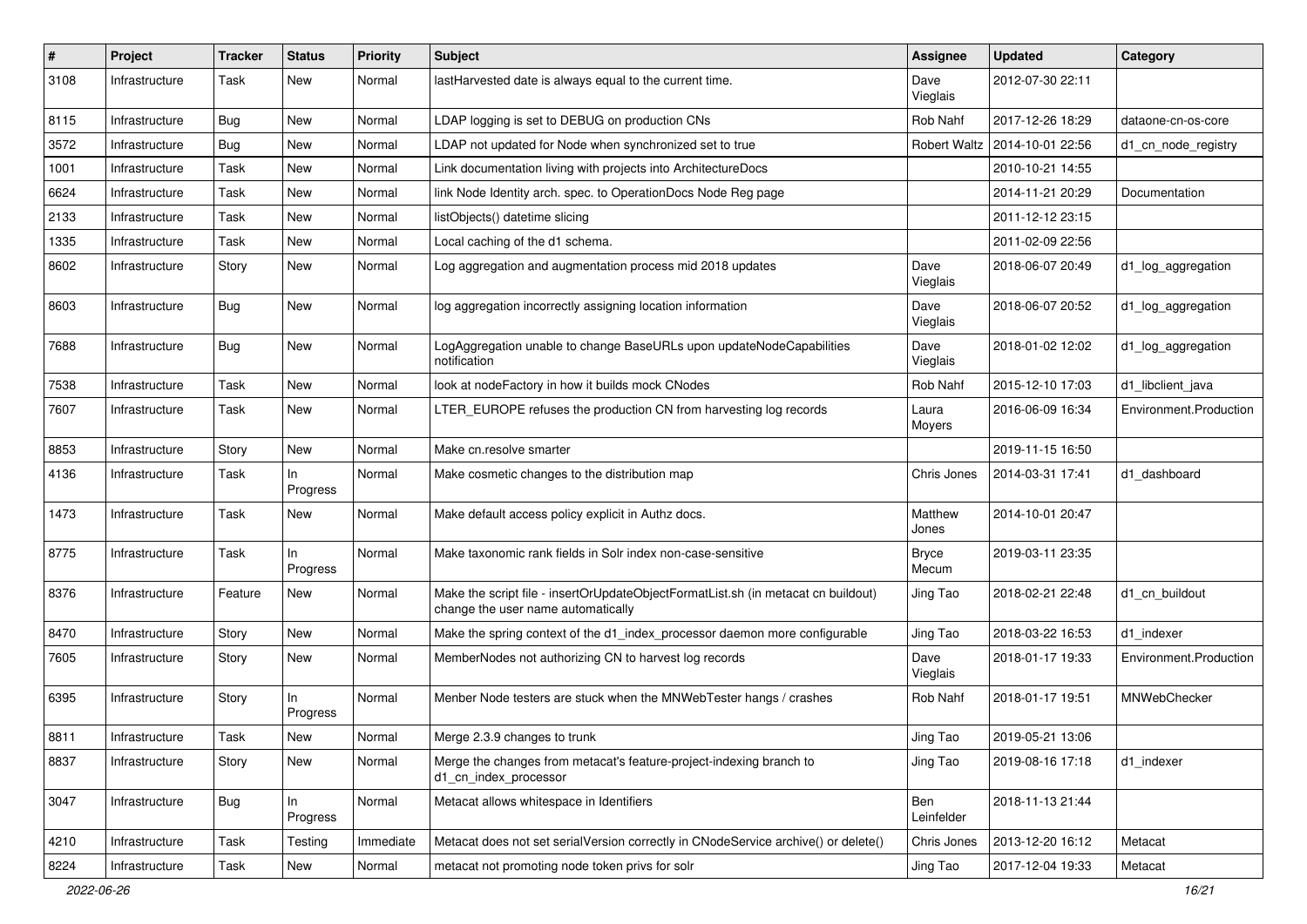| #    | Project        | <b>Tracker</b> | <b>Status</b>   | <b>Priority</b> | <b>Subject</b>                                                                                            | <b>Assignee</b>   | <b>Updated</b>   | Category                  |
|------|----------------|----------------|-----------------|-----------------|-----------------------------------------------------------------------------------------------------------|-------------------|------------------|---------------------------|
| 3246 | Infrastructure | Bug            | New             | Low             | Metacat returns 500 instead of 404 in some cases                                                          | Ben<br>Leinfelder | 2014-10-02 18:03 | Metacat                   |
| 3626 | Infrastructure | Task           | New             | Normal          | Metacat should use correct object format for ESRI profile metadata                                        | Ben<br>Leinfelder | 2013-02-27 23:56 | Metacat                   |
| 8097 | Infrastructure | Story          | New             | Normal          | Metacat (storage) and d1-synchronize both have the code to compute the checksum                           | Jing Tao          | 2018-01-09 19:10 | d1 synchronization        |
| 7920 | Infrastructure | Story          | In.<br>Progress | Normal          | migrate apache2 authorization rules from 2.2 conforming to 2.4                                            | Dave<br>Vieglais  | 2018-01-17 18:59 | d1 cn buildout            |
| 7832 | Infrastructure | Story          | ln<br>Progress  | Normal          | migrate from JibX to JAXB for XML binding / codegen                                                       | Rob Nahf          | 2018-01-17 19:06 | d1 common java            |
| 8366 | Infrastructure | Story          | <b>New</b>      | Normal          | Migrate jenkins continuous integration from UNM to UCSB                                                   | Dave<br>Vieglais  | 2019-01-22 19:26 | <b>Support Operations</b> |
| 1808 | Infrastructure | Task           | New             | Normal          | MNAuthorization.isAuthorized() -> assertAuthorized()                                                      |                   | 2011-10-04 16:08 |                           |
| 7279 | Infrastructure | Task           | New             | Normal          | MN implementation documentation - need document management solution                                       | Dave<br>Vieglais  | 2015-07-28 22:24 | Documentation             |
| 3907 | Infrastructure | Task           | New             | Normal          | MN Integration Test - verify system metadata returned matches expected                                    | Rob Nahf          | 2013-08-09 18:48 | d1_integration            |
| 3467 | Infrastructure | Task           | <b>New</b>      | Normal          | MN.listObject should use auto-incremented key                                                             | Ben<br>Leinfelder | 2013-01-08 18:31 | Metacat                   |
| 3700 | Infrastructure | Bug            | New             | Normal          | MNodeService.replicate will not request new object if existing on MN                                      | Chris Jones       | 2015-01-06 19:43 | Metacat                   |
| 2793 | Infrastructure | Task           | New             | Normal          | MNRead.describe() - Document special requirement of returning D1 exceptions in<br>header                  | Dave<br>Vieglais  | 2014-10-02 17:21 | Documentation             |
| 4723 | Infrastructure | Task           | New             | Normal          | MN recognition of CN                                                                                      | Dave<br>Vieglais  | 2014-10-02 17:21 |                           |
| 2646 | Infrastructure | Task           | New             | Normal          | MNReplication.getReplica() - Add information about<br>CNReplication.isNodeAuthorized()                    | Dave<br>Vieglais  | 2014-10-02 17:21 | Documentation             |
| 2142 | Infrastructure | Task           | <b>New</b>      | Normal          | MNReplication.getReplica() - include PID in signature                                                     | Dave<br>Vieglais  | 2014-10-02 17:21 | Documentation             |
| 4051 | Infrastructure | Feature        | New             | Normal          | MN Stack supporting Fedora Commons                                                                        |                   | 2014-10-02 21:39 | mn.Fedora                 |
| 2826 | Infrastructure | Task           | New             | Normal          | MNStorage.archive() - Permissions                                                                         | Dave<br>Vieglais  | 2014-10-02 17:21 | Documentation             |
| 2508 | Infrastructure | Task           | New             | Normal          | MNStorage.delete(), MNStorage.update() - Action must be denied for replicas.                              | Dave<br>Vieglais  | 2014-10-02 17:21 | Documentation             |
| 2809 | Infrastructure | Task           | New             | Normal          | MNStorage.update() - Make behavior explicit                                                               | Dave<br>Vieglais  | 2014-10-02 17:21 | Documentation             |
| 7666 | Infrastructure | Bug            | New             | Normal          | mnTestMPC repeating attempts to set replica status to FAILED                                              | Laura<br>Moyers   | 2016-02-25 21:44 | Environment.Stage1        |
| 8380 | Infrastructure | Bug            | New             | Normal          | MN.update method doesn't check if the authoritativeMN is null on the system<br>metadata of the new object | Jing Tao          | 2018-03-02 21:53 | Metacat                   |
| 4125 | Infrastructure | Task           | New             | Normal          | Mock up an informational section of the Member Node detail view                                           | Chris Jones       | 2014-03-31 17:41 | d1 dashboard              |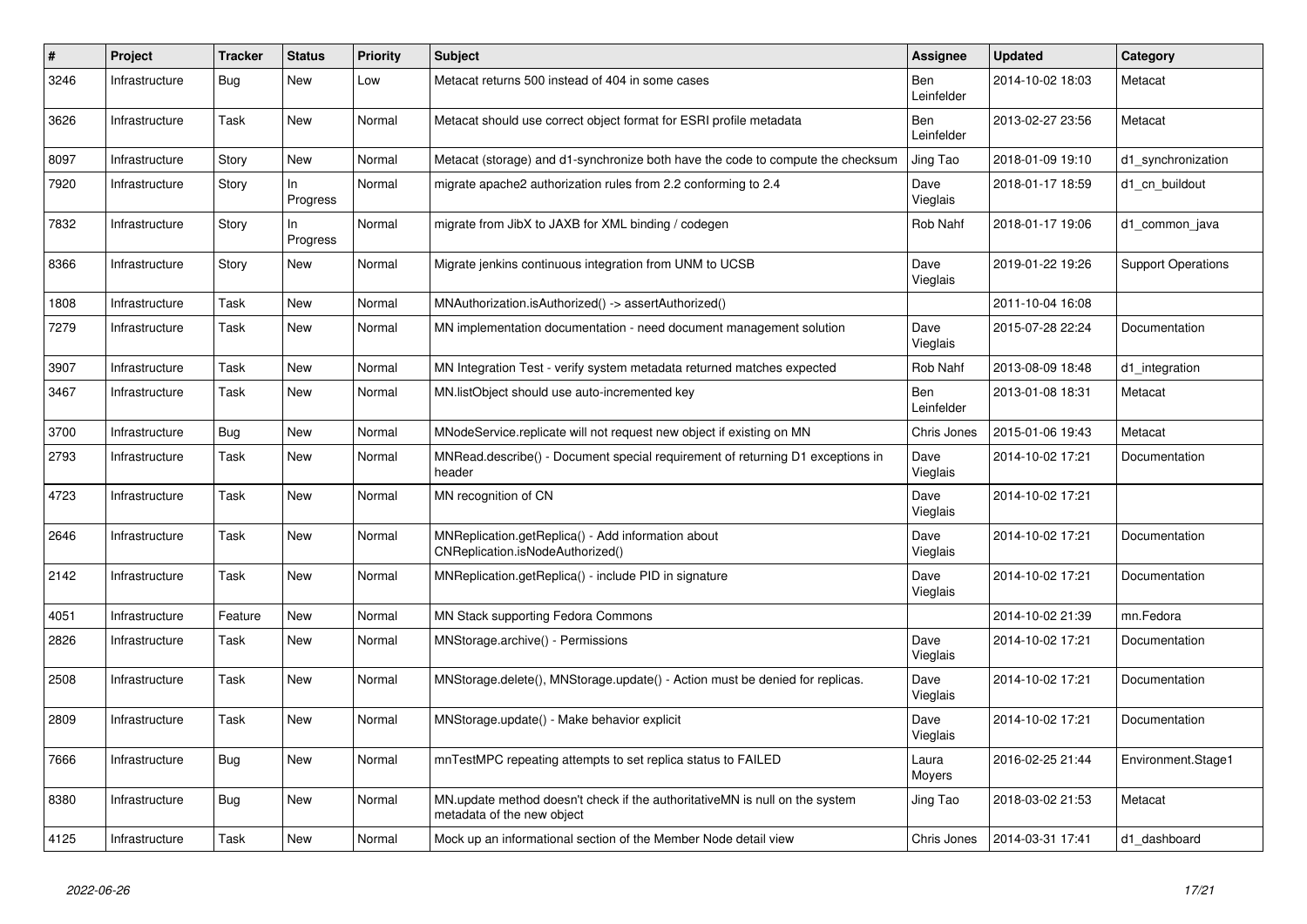| $\#$ | Project        | <b>Tracker</b> | <b>Status</b>     | <b>Priority</b> | <b>Subject</b>                                                                                                              | Assignee                 | <b>Updated</b>   | Category                  |
|------|----------------|----------------|-------------------|-----------------|-----------------------------------------------------------------------------------------------------------------------------|--------------------------|------------------|---------------------------|
| 4147 | Infrastructure | Task           | In<br>Progress    | Normal          | Modify d1 spatial reporter.py to produce custom JSON output                                                                 | Chris<br>Brumgard        | 2014-03-31 17:41 | d1 cn tools               |
| 2896 | Infrastructure | Task           | New               | Normal          | Modify the admin DN in createObjectformat script per environment                                                            | Chris Jones              | 2012-10-05 14:23 | d1_cn_buildout            |
| 3082 | Infrastructure | Task           | <b>New</b>        | Normal          | Morpho should not rely on CN for any critical features                                                                      |                          | 2013-03-02 05:26 | Morpho                    |
| 6478 | Infrastructure | Task           | <b>New</b>        | Normal          | move mncheck VM to a different VMhost                                                                                       | Dave<br>Vieglais         | 2014-10-01 20:34 | MNWebChecker              |
| 5321 | Infrastructure | Bug            | New               | Normal          | Multiple Hazelcast Client connections to same storage instance                                                              | <b>Robert Waltz</b>      | 2016-08-10 20:58 | d1_process_daemon         |
| 8108 | Infrastructure | Support        | New               | Normal          | Must determine the state of replication auditing for when replicas on non-functioning<br>MNs are still reported as complete | Dave<br>Vieglais         | 2017-06-06 17:56 | d1 replication auditor    |
| 8046 | Infrastructure | <b>Bug</b>     | <b>New</b>        | Normal          | Mutable Member Nodes orphan unhosted objects                                                                                |                          | 2017-03-15 17:40 | Architecture Design       |
| 8091 | Infrastructure | Task           | ln<br>Progress    | Normal          | Mysterious sync failure of an eml object from the GOA node                                                                  | Jing Tao                 | 2017-05-09 21:33 | dataone-cn-os-core        |
| 8069 | Infrastructure | <b>Bug</b>     | New               | Normal          | Name from ORCID incorrectly parsed                                                                                          | <b>Ben</b><br>Leinfelder | 2017-04-12 20:28 | d1 portal servlet         |
| 3925 | Infrastructure | Task           | New               | Normal          | navigate through the ResourceMap confirm existence of identifiers on the MN                                                 | Rob Nahf                 | 2014-10-01 22:04 | MNWebChecker              |
| 3142 | Infrastructure | Task           | New               | Normal          | Need a new local search mechanism                                                                                           |                          | 2013-03-02 05:15 |                           |
| 1671 | Infrastructure | Task           | New               | Normal          | Need folder for DUG, accessible by DUG members                                                                              | Matthew<br>Jones         | 2011-07-12 12:09 | <b>Support Operations</b> |
| 7810 | Infrastructure | Story          | <b>New</b>        | Normal          | Need to avoid buffer overflow condition during HTTP client TLS renegotiation                                                | Rob Nahf                 | 2018-01-17 19:09 |                           |
| 2827 | Infrastructure | Task           | In<br>Progress    | Normal          | nesting groups requires schema change*                                                                                      | Dave<br>Vieglais         | 2015-06-25 22:00 | d1 schemas                |
| 3598 | Infrastructure | Task           | New               | Normal          | Node document subject description is a bit unclear                                                                          | Dave<br>Vieglais         | 2014-10-02 17:21 | Documentation             |
| 4192 | Infrastructure | Task           | $\ln$<br>Progress | Normal          | Notify MN implementations of the discrepancy in exception definition                                                        | Dave<br>Vieglais         | 2014-09-24 18:28 | Management                |
| 8735 | Infrastructure | Bug            | In<br>Progress    | Normal          | NPE in IndexTask causes indexing job to fail                                                                                | Rob Nahf                 | 2018-10-18 18:33 | d1 indexer                |
| 7606 | Infrastructure | Task           | In.<br>Progress   | Normal          | NRDC does not trust the CN certificate for log harvesting                                                                   | Laura<br>Moyers          | 2016-04-06 16:14 | Environment.Production    |
| 8821 | Infrastructure | Bug            | <b>New</b>        | Normal          | Object doi:10.18739/A2610VR7Z fails to index on CN                                                                          | Jing Tao                 | 2019-06-19 00:06 |                           |
| 7407 | Infrastructure | Story          | In<br>Progress    | Normal          | object formats in the d1_common_java bootstrap list are inconsistent with production                                        | Dave<br>Vieglais         | 2016-03-15 16:49 | d1 indexer                |
| 8722 | Infrastructure | Bug            | New               | High            | Object in search index but systemmetadata is not available.                                                                 | Jing Tao                 | 2018-10-03 17:48 |                           |
| 6041 | Infrastructure | Bug            | <b>New</b>        | Normal          | obsoletedBy field serialized with newline after pid                                                                         | <b>Robert Waltz</b>      | 2014-09-25 17:36 |                           |
| 7858 | Infrastructure | <b>Bug</b>     | New               | Normal          | Obsoleting a resource map clears the resourceMap field for the obsoleted package                                            |                          | 2017-03-28 16:20 | d1 indexer                |
| 3067 | Infrastructure | Task           | <b>New</b>        | Normal          | Old DAAC PIDs to archive                                                                                                    | Dave<br>Vieglais         | 2013-01-02 14:14 | mn.Mercury                |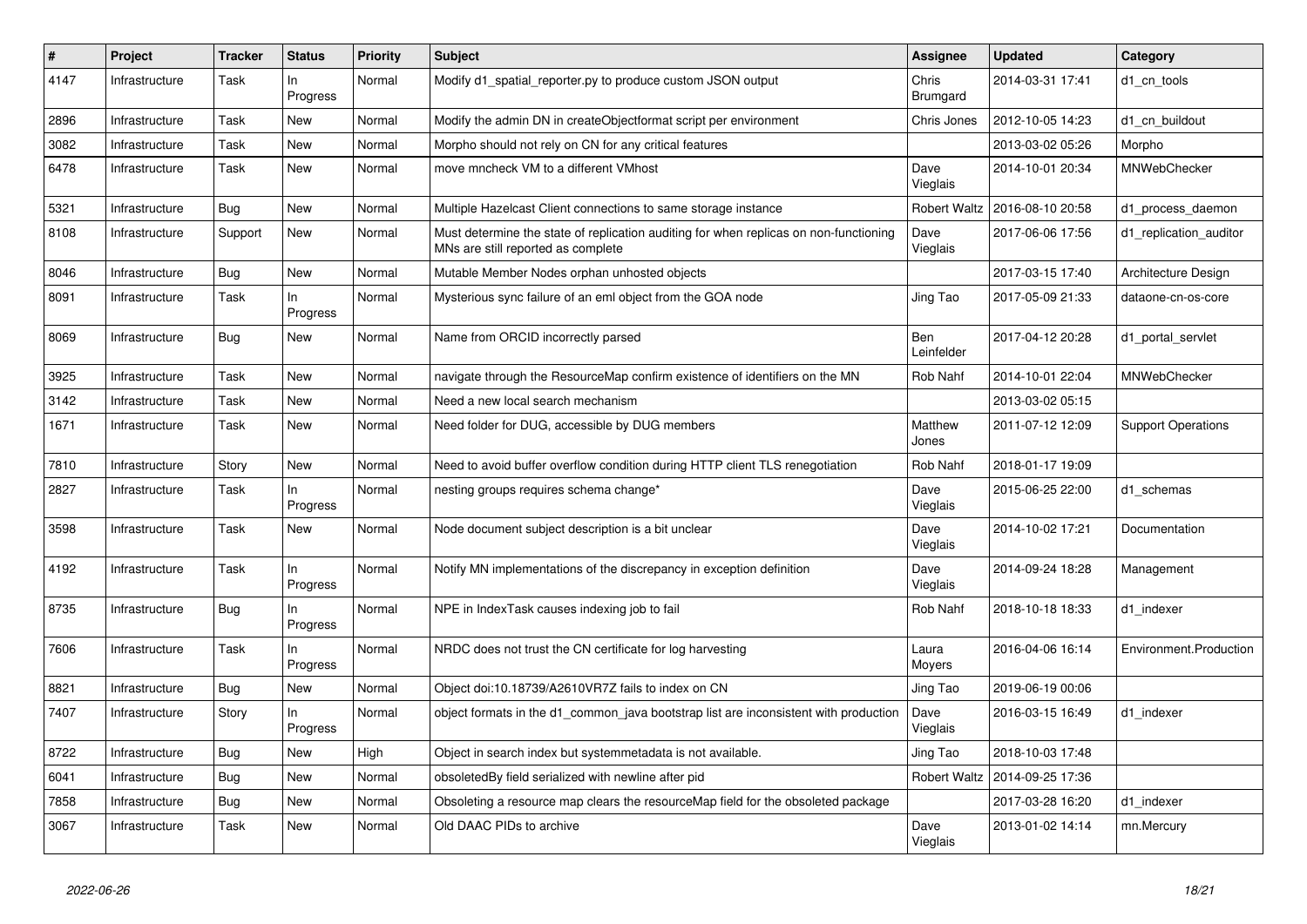| #    | Project        | <b>Tracker</b> | <b>Status</b>   | <b>Priority</b> | <b>Subject</b>                                                                      | <b>Assignee</b>       | <b>Updated</b>   | Category                         |
|------|----------------|----------------|-----------------|-----------------|-------------------------------------------------------------------------------------|-----------------------|------------------|----------------------------------|
| 3099 | Infrastructure | Decision       | New             | Normal          | ONE-Mercury display of data set citation                                            | Dave<br>Vieglais      | 2012-07-23 21:24 | d1_mercury                       |
| 7640 | Infrastructure | Story          | New             | Normal          | ONEShare failing with ServiceFailure                                                | Laura<br>Moyers       | 2016-02-12 16:39 | Environment.Production           |
| 4129 | Infrastructure | Bug            | <b>New</b>      | Normal          | Only configure ufw ports for machines in xml configuration file                     | <b>Robert Waltz</b>   | 2016-08-10 20:47 | d1_cn_buildout                   |
| 6069 | Infrastructure | Story          | New             | Normal          | open ask.dataone.org sign-in to community                                           | Dave<br>Vieglais      | 2014-10-01 20:39 | Documentation                    |
| 4052 | Infrastructure | Story          | In.<br>Progress | Normal          | OPeNDAP MN Story                                                                    |                       | 2013-10-06 20:07 | mn.OPeNDAP                       |
| 7611 | Infrastructure | Story          | New             | Normal          | ORNLDAAC fails during log aggregation                                               | Laura<br>Moyers       | 2016-01-26 16:39 | Environment.Production           |
| 3675 | Infrastructure | <b>Bug</b>     | <b>New</b>      | High            | package relationships not available for archived objects                            | Rob Nahf              | 2018-09-21 21:01 | d1 indexer                       |
| 7850 | Infrastructure | Task           | New             | Normal          | Passing SID to MNRead.systemMetadataChanged()                                       | Dave<br>Vieglais      | 2016-07-20 20:00 |                                  |
| 3635 | Infrastructure | Task           | New             | Normal          | Phase two Morpho implementation                                                     | Ben<br>Leinfelder     | 2013-03-25 22:49 |                                  |
| 3924 | Infrastructure | Task           | New             | Normal          | Pids in ObjectList should be the same as pids in the systemMetadata Map             | Rob Nahf              | 2014-10-01 22:04 | MNWebChecker                     |
| 3109 | Infrastructure | Task           | In<br>Progress  | Normal          | PISCO/LTER revision history with SBC documents                                      | Ben<br>Leinfelder     | 2012-07-31 01:34 |                                  |
| 8123 | Infrastructure | Bug            | Testing         | Normal          | portal hazelcast client should load config directly from xml                        | Rob Nahf              | 2017-12-26 18:20 | d1 portal servlet                |
| 8026 | Infrastructure | Task           | Testing         | High            | Portal reaches the maximum capacity in a pool                                       | Jing Tao              | 2017-03-14 00:36 | d1 portal servlet                |
| 1331 | Infrastructure | Task           | New             | Normal          | Possibly combine MN_crud.create() and MN_crud.update()                              |                       | 2011-02-09 22:44 |                                  |
| 1332 | Infrastructure | Task           | New             | Normal          | Possibly remove MN_crud.update()                                                    |                       | 2011-02-09 22:50 |                                  |
| 2281 | Infrastructure | Task           | New             | Low             | Possibly update the Identity Management and Authenticated Session Management<br>doc | Matthew<br>Jones      | 2014-10-01 20:47 | Authentication,<br>Authorization |
| 1873 | Infrastructure | Feature        | New             | Normal          | Postproccessing tool for log reporting                                              |                       | 2014-10-02 17:06 | d1_log_aggregation               |
| 7868 | Infrastructure | Bug            | New             | Normal          | potential gaps between log harvests                                                 | Rob Nahf              | 2017-03-23 15:40 | d1_log_aggregation               |
| 4211 | Infrastructure | <b>Bug</b>     | New             | Normal          | Potential race condition between archive and replication                            | Chris Jones           | 2014-09-25 17:19 | d1_cn_service                    |
| 2594 | Infrastructure | Task           | New             | Normal          | Prepare a Mercury MN overview for the workshop                                      | Giri<br>Palanisamy    | 2012-04-09 22:59 | mn.Mercury                       |
| 2593 | Infrastructure | Task           | New             | Normal          | Prepare science data and metadata content for the workshop                          | Dave<br>Vieglais      | 2012-04-09 22:52 |                                  |
| 8189 | Infrastructure | Decision       | New             | Normal          | Proposal to change the roles mapped to the origin Solr field for ISO docs           | <b>Bryce</b><br>Mecum | 2017-12-20 01:28 |                                  |
| 8079 | Infrastructure | Task           | In<br>Progress  | Normal          | prototype durable task processing for d1_index_processor                            | Rob Nahf              | 2017-04-26 05:45 | d1 indexer                       |
| 5531 | Infrastructure | Task           | Testing         | Normal          | Provide overview of replication process for MN implementors                         | Matthew<br>Jones      | 2014-10-02 17:21 | Documentation                    |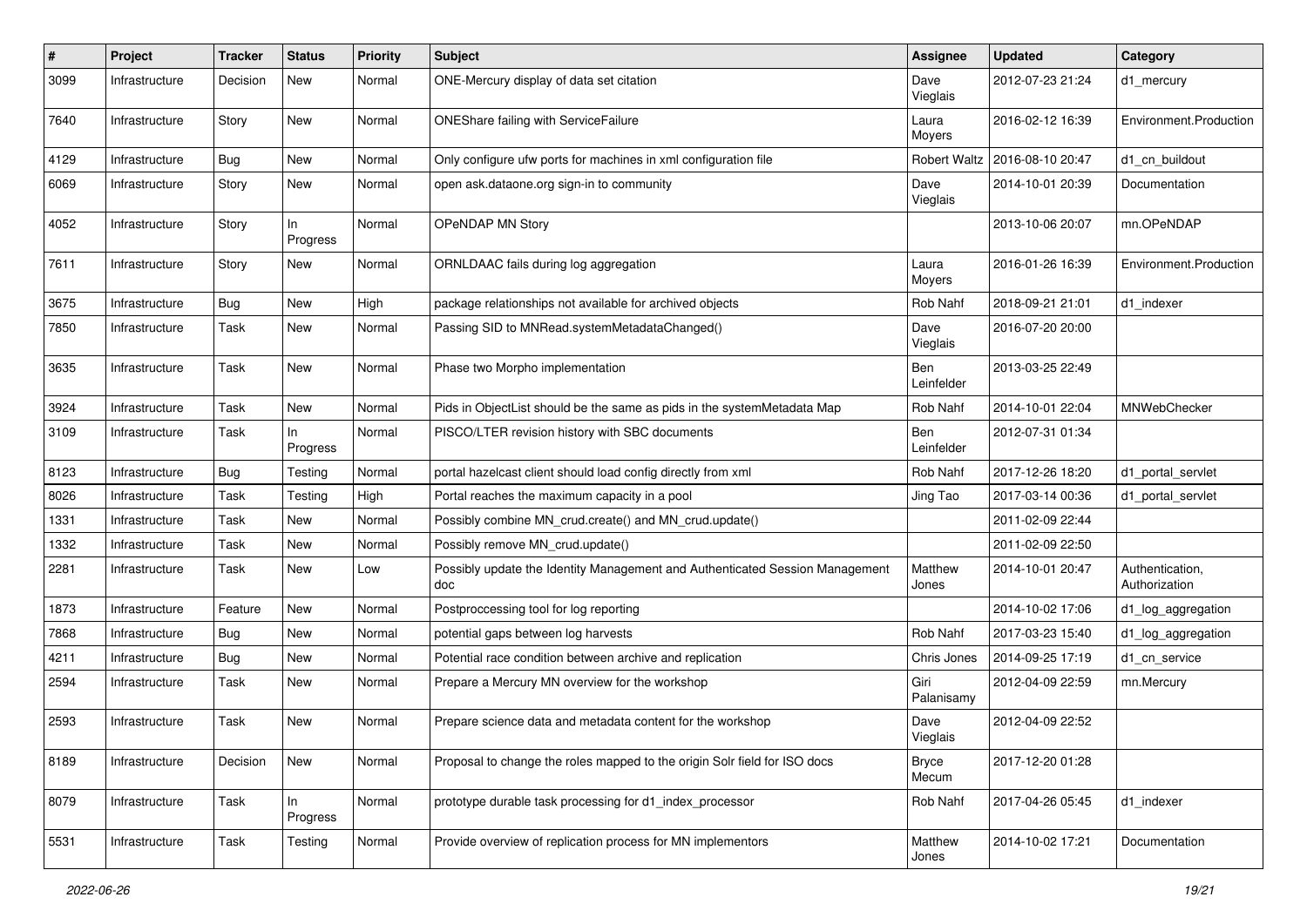| ∦    | Project        | <b>Tracker</b> | <b>Status</b>   | <b>Priority</b> | <b>Subject</b>                                                                                           | <b>Assignee</b>  | <b>Updated</b>                  | Category                         |
|------|----------------|----------------|-----------------|-----------------|----------------------------------------------------------------------------------------------------------|------------------|---------------------------------|----------------------------------|
| 7224 | Infrastructure | Story          | New             | Normal          | push synchronization request status indicator: synchronizeStatus method option                           |                  | 2018-01-17 19:38                | Architecture Design              |
| 8856 | Infrastructure | Story          | New             | Normal          | Put the system metadata part ahead of the object part when d1_client_python<br>constructs the multipart  |                  | 2019-11-22 18:31                | d1_python                        |
| 8855 | Infrastructure | Story          | New             | Normal          | Put the system metadata part ahead of the object part when d1_client_r constructs<br>the multipart       | Matthew<br>Jones | 2019-11-22 18:29                | d1_client_r                      |
| 8854 | Infrastructure | Story          | New             | Normal          | Put the system metadata part ahead of the object part when d1_libclient_java<br>constructs the multipart | Jing Tao         | 2019-11-22 18:25                | d1_libclient_java                |
| 7744 | Infrastructure | Task           | New             | Normal          | put together initial design                                                                              |                  | 2016-06-22 17:19                |                                  |
| 2548 | Infrastructure | Story          | New             | Normal          | recasting untrusted certs to public poses accessibility inconsistency to users                           |                  | 2018-01-17 20:36                | Authentication,<br>Authorization |
| 8823 | Infrastructure | Story          | <b>New</b>      | High            | Recent Apache and OpenSSL combinations break connectivity on Ubuntu 18.04                                | Dave<br>Vieglais | 2019-06-19 02:43                |                                  |
| 1234 | Infrastructure | Task           | <b>New</b>      | Normal          | Record performance metrics for member nodes                                                              |                  | 2011-01-15 02:52                |                                  |
| 6375 | Infrastructure | Task           | In<br>Progress  | Normal          | Refactor out dependency on a working CN                                                                  | Rob Nahf         | 2016-06-22 16:53                | d1 replication                   |
| 1660 | Infrastructure | Task           | New             | Normal          | Refactor REST calls so that mandatory args are part of the URL and optional args<br>are key/value pairs  |                  | 2011-06-28 21:35                |                                  |
| 4717 | Infrastructure | Task           | New             | Normal          | refresh client certificate for mn-unm-2.dataone.org                                                      |                  | 2014-09-24 18:14                |                                  |
| 4714 | Infrastructure | Task           | ln.<br>Progress | Normal          | Refresh client certificate for MN urn:node:TFRI                                                          | Chris Jones      | 2014-09-24 18:14                | Environment.Production           |
| 4715 | Infrastructure | Task           | ln.<br>Progress | Normal          | Refresh client certificate for urn:node:CLOAKN                                                           | Chris Jones      | 2014-09-24 18:14                |                                  |
| 4716 | Infrastructure | Task           | In<br>Progress  | Normal          | refresh client certificate for urn:node:DRYAD                                                            | Chris Jones      | 2014-09-24 18:14                | Environment.Production           |
| 6372 | Infrastructure | Task           | In<br>Progress  | Normal          | rehabilitate ReplicationManager "unit" tests                                                             | Rob Nahf         | 2016-06-22 16:53                | d1 replication                   |
| 6514 | Infrastructure | Task           | New             | Normal          | Reharvest all Records to build initial cache                                                             |                  | Robert Waltz   2015-01-13 15:56 | d1_log_aggregation               |
| 8222 | Infrastructure | Task           | New             | Normal          | reindex all isotc211 content in production to reflect final decisions from origin field<br>mapping       | Dave<br>Vieglais | 2018-03-22 16:56                | d1 indexer                       |
| 8182 | Infrastructure | Bug            | <b>New</b>      | Normal          | relationships defined using SIDs in resource maps don't stay current                                     | Rob Nahf         | 2017-09-12 00:13                | d1 indexer                       |
| 3864 | Infrastructure | Task           | In<br>Progress  | Normal          | Release CCI 1.2.1 Features                                                                               | Chris Jones      | 2013-09-12 20:04                | Environment.Production           |
| 3114 | Infrastructure | Task           | In<br>Progress  | Normal          | Release D1_CLIENT_CLI and prepare for version 2                                                          | Andrew<br>Pippin | 2012-08-02 17:27                |                                  |
| 6071 | Infrastructure | Story          | ln.<br>Progress | Normal          | Release Notes and documentation                                                                          | Dave<br>Vieglais | 2018-01-17 19:53                | Documentation                    |
| 8105 | Infrastructure | Task           | New             | Normal          | Remove dataone-mercury from production CNs                                                               | Jing Tao         | 2018-03-02 22:17                | d1_mercury                       |
| 6056 | Infrastructure | Story          | New             | Normal          | remove log aggregation processing from d1-processing Linux service                                       | Dave<br>Vieglais | 2018-01-17 19:55                | d1_log_aggregation               |